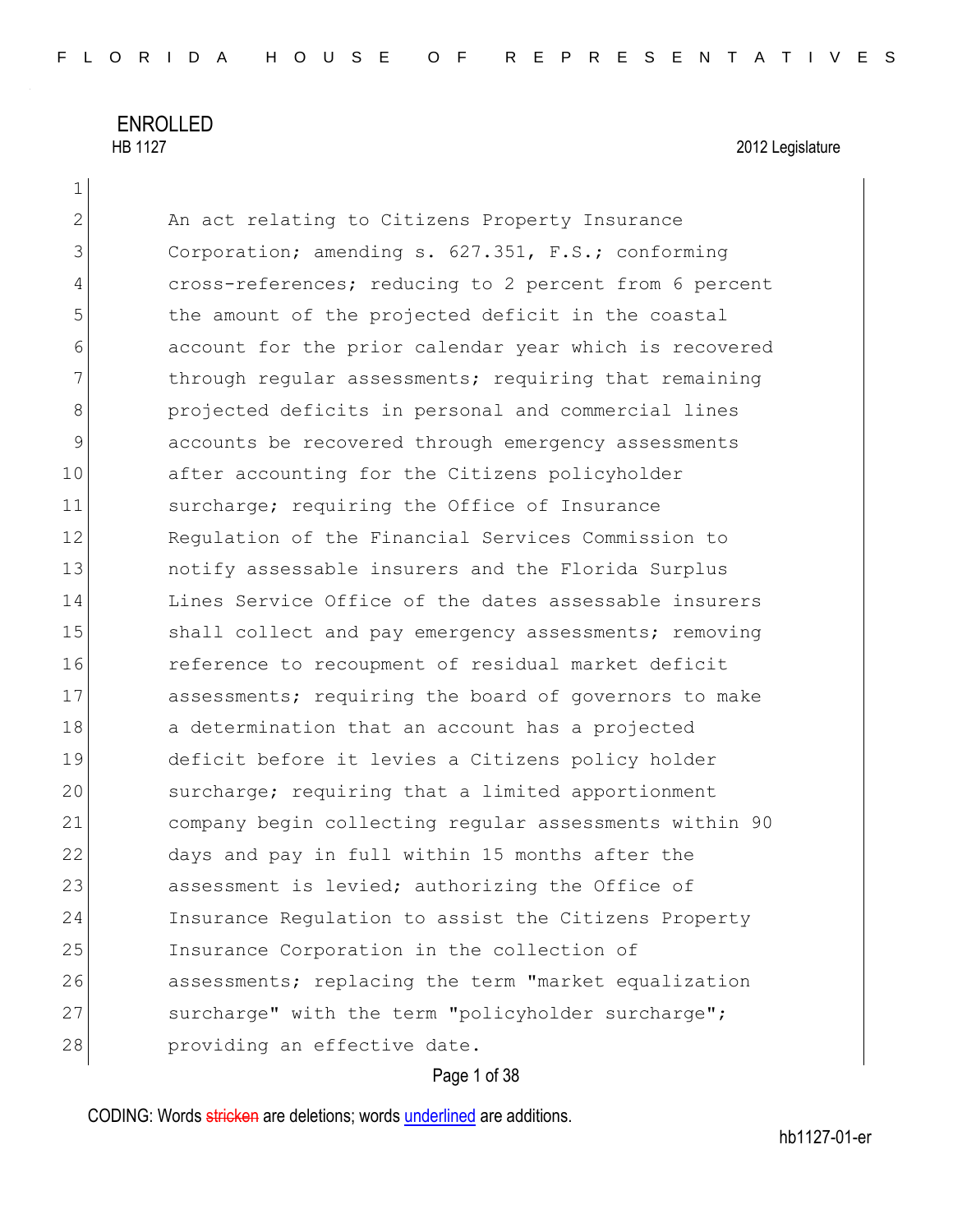```
ENROLLED 
HB 1127 2012 Legislature
```
Page 2 of 38 Be It Enacted by the Legislature of the State of Florida: 32 Section 1. Paragraphs  $(b)$ ,  $(c)$ ,  $(q)$ , and  $(w)$  of subsection (6) of section 627.351, Florida Statutes, are amended to read: 627.351 Insurance risk apportionment plans.— (6) CITIZENS PROPERTY INSURANCE CORPORATION.— (b)1. All insurers authorized to write one or more subject lines of business in this state are subject to assessment by the 38 corporation and, for the purposes of this subsection, are referred to collectively as "assessable insurers." Insurers writing one or more subject lines of business in this state pursuant to part VIII of chapter 626 are not assessable insurers, but insureds who procure one or more subject lines of 43 business in this state pursuant to part VIII of chapter 626 are subject to assessment by the corporation and are referred to collectively as "assessable insureds." An insurer's assessment liability begins on the first day of the calendar year following 47 | the year in which the insurer was issued a certificate of authority to transact insurance for subject lines of business in this state and terminates 1 year after the end of the first calendar year during which the insurer no longer holds a 51 certificate of authority to transact insurance for subject lines 52 of business in this state. 2.a. All revenues, assets, liabilities, losses, and expenses of the corporation shall be divided into three separate 55 accounts as follows: (I) A personal lines account for personal residential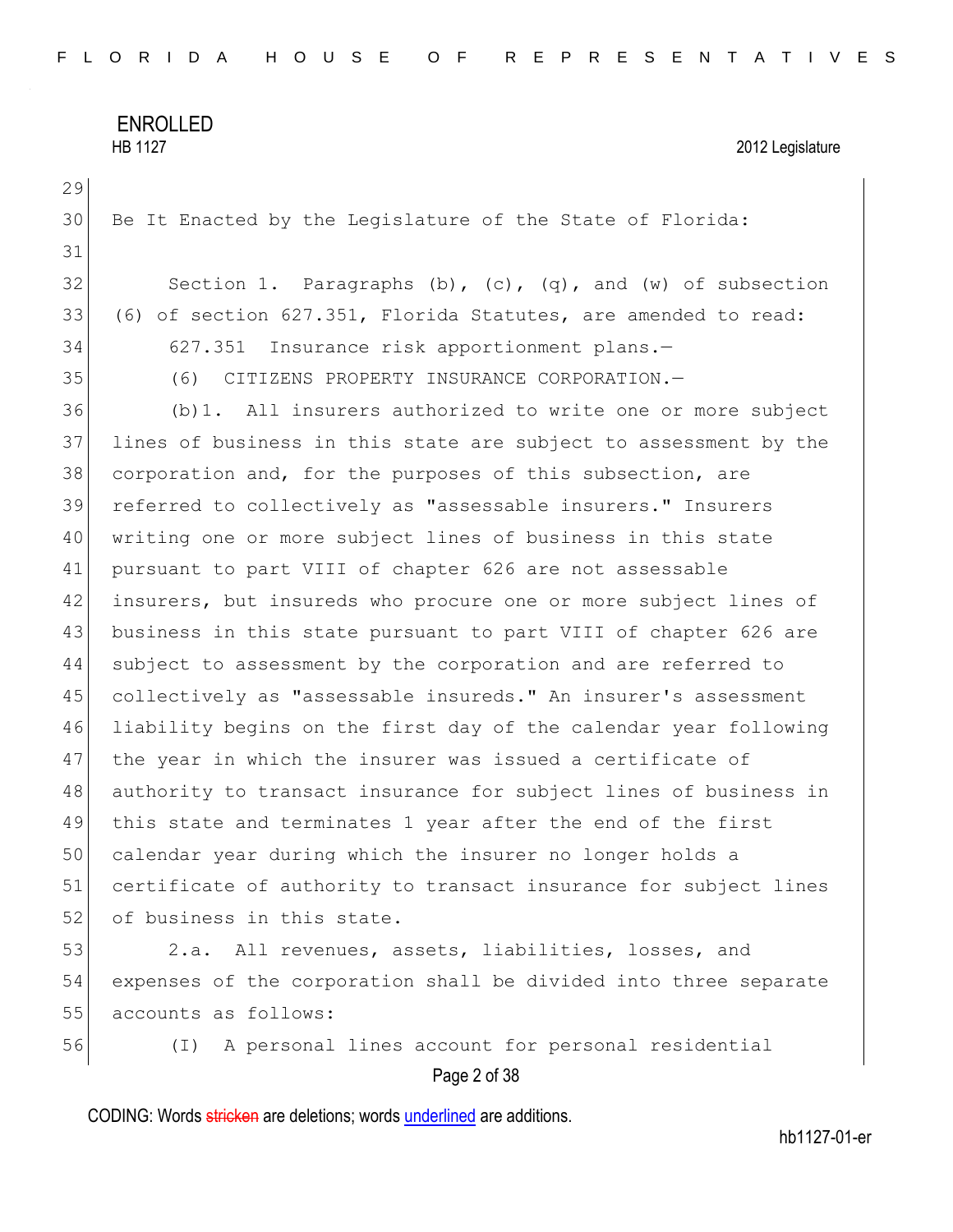57 policies issued by the corporation, or issued by the Residential 58 Property and Casualty Joint Underwriting Association and renewed 59 by the corporation, which provides comprehensive, multiperil 60 coverage on risks that are not located in areas eligible for 61 coverage by the Florida Windstorm Underwriting Association as 62 those areas were defined on January 1, 2002, and for policies 63 that do not provide coverage for the peril of wind on risks that 64 are located in such areas;

 (II) A commercial lines account for commercial residential and commercial nonresidential policies issued by the corporation, or issued by the Residential Property and Casualty Joint Underwriting Association and renewed by the corporation, which provides coverage for basic property perils on risks that are not located in areas eligible for coverage by the Florida Windstorm Underwriting Association as those areas were defined on January 1, 2002, and for policies that do not provide coverage for the peril of wind on risks that are located in such areas; and

75 (III) A coastal account for personal residential policies 76 and commercial residential and commercial nonresidential 77 property policies issued by the corporation, or transferred to 78 the corporation, which provides coverage for the peril of wind 79 on risks that are located in areas eligible for coverage by the 80 Florida Windstorm Underwriting Association as those areas were 81 defined on January 1, 2002. The corporation may offer policies 82 that provide multiperil coverage and the corporation shall 83 continue to offer policies that provide coverage only for the 84 peril of wind for risks located in areas eligible for coverage

### Page 3 of 38

CODING: Words stricken are deletions; words underlined are additions.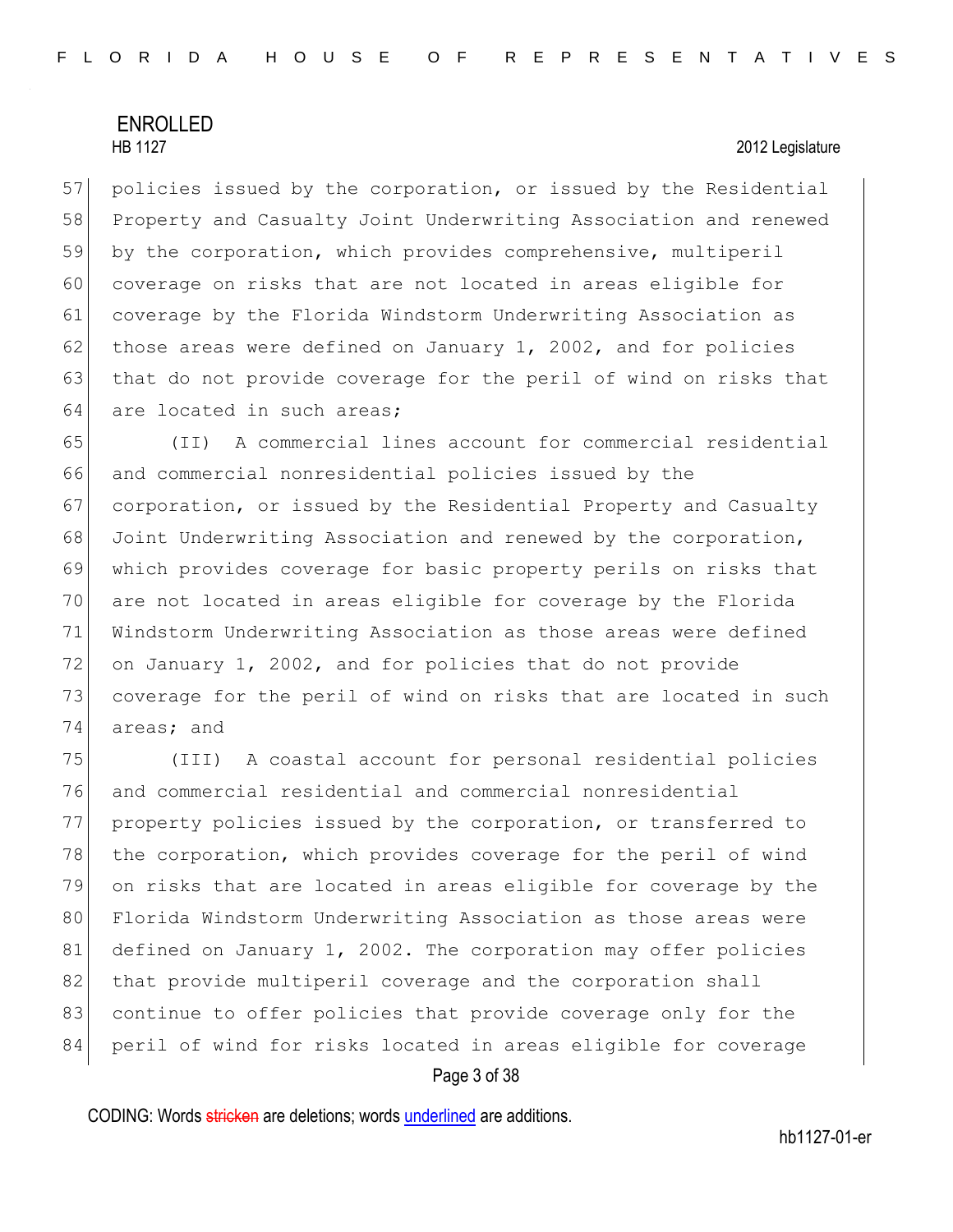85 in the coastal account. In issuing multiperil coverage, the 86 corporation may use its approved policy forms and rates for the 87 personal lines account. An applicant or insured who is eligible 88 to purchase a multiperil policy from the corporation may 89 purchase a multiperil policy from an authorized insurer without 90 prejudice to the applicant's or insured's eligibility to 91 prospectively purchase a policy that provides coverage only for 92 the peril of wind from the corporation. An applicant or insured 93 who is eligible for a corporation policy that provides coverage 94 only for the peril of wind may elect to purchase or retain such 95 policy and also purchase or retain coverage excluding wind from 96 an authorized insurer without prejudice to the applicant's or 97 insured's eligibility to prospectively purchase a policy that 98 provides multiperil coverage from the corporation. It is the 99 goal of the Legislature that there be an overall average savings 100 of 10 percent or more for a policyholder who currently has a 101 wind-only policy with the corporation, and an ex-wind policy 102 with a voluntary insurer or the corporation, and who obtains a 103 multiperil policy from the corporation. It is the intent of the 104 Legislature that the offer of multiperil coverage in the coastal 105 account be made and implemented in a manner that does not 106 adversely affect the tax-exempt status of the corporation or 107 creditworthiness of or security for currently outstanding 108 financing obligations or credit facilities of the coastal 109 account, the personal lines account, or the commercial lines 110 account. The coastal account must also include quota share 111 primary insurance under subparagraph (c)2. The area eligible for 112 coverage under the coastal account also includes the area within

### Page 4 of 38

CODING: Words stricken are deletions; words underlined are additions.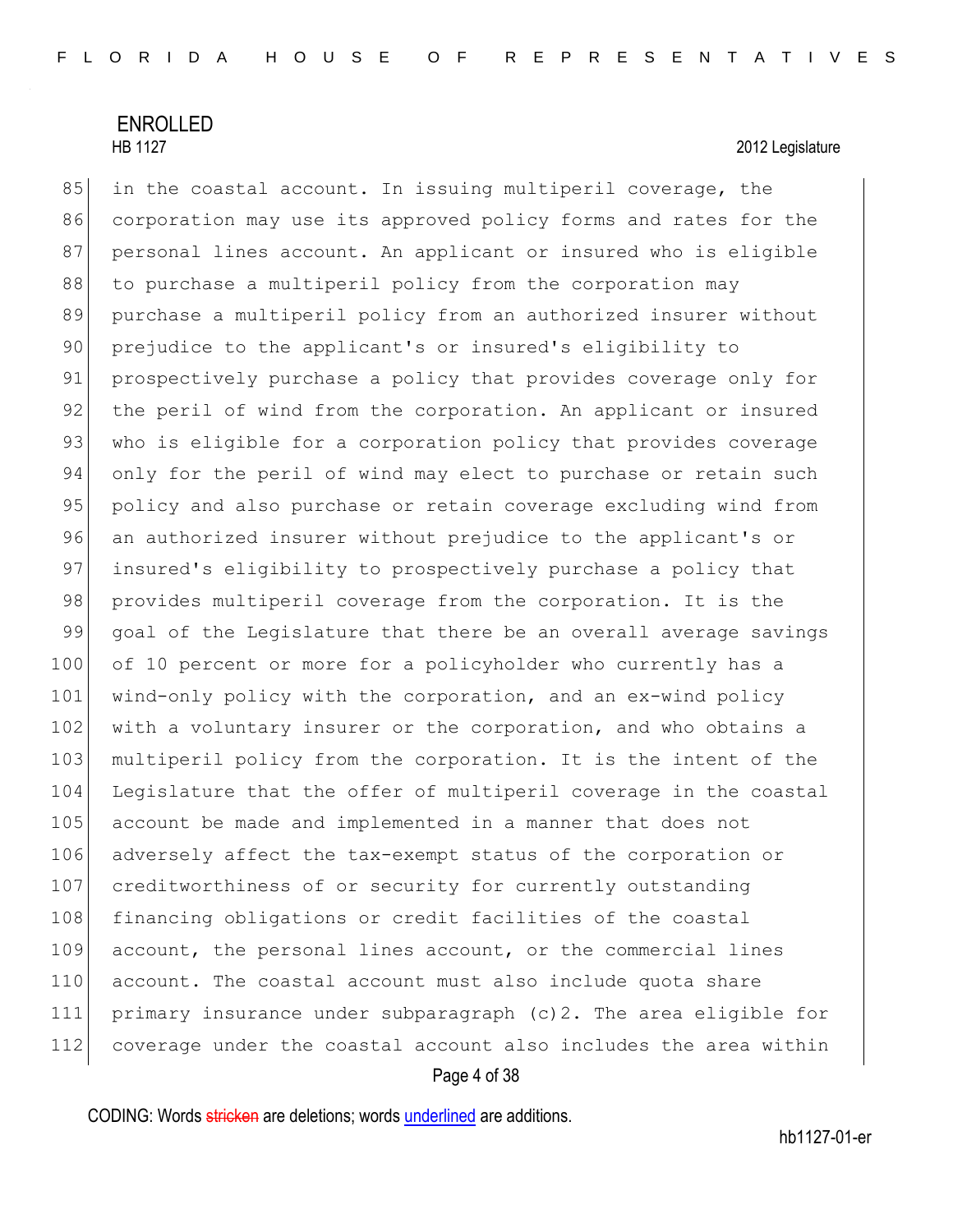113 Port Canaveral, which is bordered on the south by the City of 114 Cape Canaveral, bordered on the west by the Banana River, and 115 bordered on the north by Federal Government property.

116 b. The three separate accounts must be maintained as long 117 as financing obligations entered into by the Florida Windstorm 118 Underwriting Association or Residential Property and Casualty 119 Joint Underwriting Association are outstanding, in accordance 120 with the terms of the corresponding financing documents. If the 121 financing obligations are no longer outstanding, the corporation 122 may use a single account for all revenues, assets, liabilities, 123 losses, and expenses of the corporation. Consistent with this 124 subparagraph and prudent investment policies that minimize the 125 cost of carrying debt, the board shall exercise its best efforts 126 to retire existing debt or obtain the approval of necessary 127 parties to amend the terms of existing debt, so as to structure 128 the most efficient plan to consolidate the three separate 129 accounts into a single account.

130 c. Creditors of the Residential Property and Casualty Joint Underwriting Association and the accounts specified in 132 sub-sub-subparagraphs a. (I) and (II) may have a claim against, and recourse to, those accounts and no claim against, or recourse to, the account referred to in sub-sub-subparagraph a.(III). Creditors of the Florida Windstorm Underwriting Association have a claim against, and recourse to, the account referred to in sub-sub-subparagraph a.(III) and no claim against, or recourse to, the accounts referred to in sub-sub-139 subparagraphs a. (I) and (II).

Page 5 of 38 140 d. Revenues, assets, liabilities, losses, and expenses not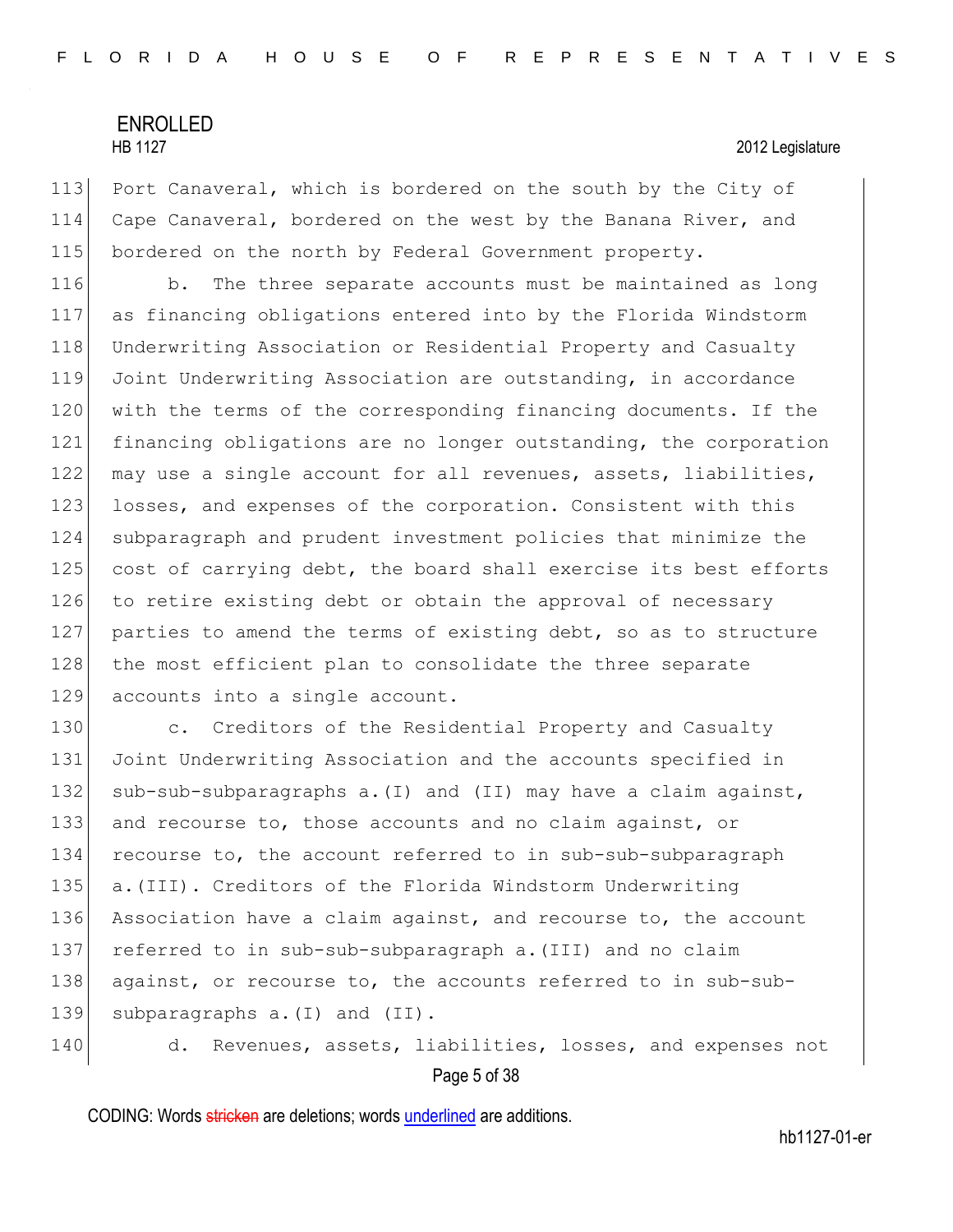141 attributable to particular accounts shall be prorated among the 142 accounts.

143 e. The Legislature finds that the revenues of the 144 corporation are revenues that are necessary to meet the 145 requirements set forth in documents authorizing the issuance of 146 bonds under this subsection.

147 f. No part of The income of the corporation may not inure 148 to the benefit of any private person.

149 3. With respect to a deficit in an account:

150 a. After accounting for the Citizens policyholder 151 surcharge imposed under sub-subparagraph i.  $h_{\tau}$ , if the remaining 152 projected deficit incurred in the coastal account in a 153 particular calendar year:

154 (I) Is not greater than 2 6 percent of the aggregate 155 statewide direct written premium for the subject lines of 156 business for the prior calendar year, the entire deficit shall 157 be recovered through regular assessments of assessable insurers 158 under paragraph (q) and assessable insureds.

159 (II) Exceeds 2 6 percent of the aggregate statewide direct 160 written premium for the subject lines of business for the prior 161 calendar year, the corporation shall levy regular assessments on 162 assessable insurers under paragraph (q) and on assessable 163 insureds in an amount equal to the greater of 2  $6$  percent of the 164 projected deficit or 2 6 percent of the aggregate statewide 165 direct written premium for the subject lines of business for the 166 prior calendar year. Any remaining projected deficit shall be 167 recovered through emergency assessments under sub-subparagraph 168 d.  $e_{\tau}$ 

### Page 6 of 38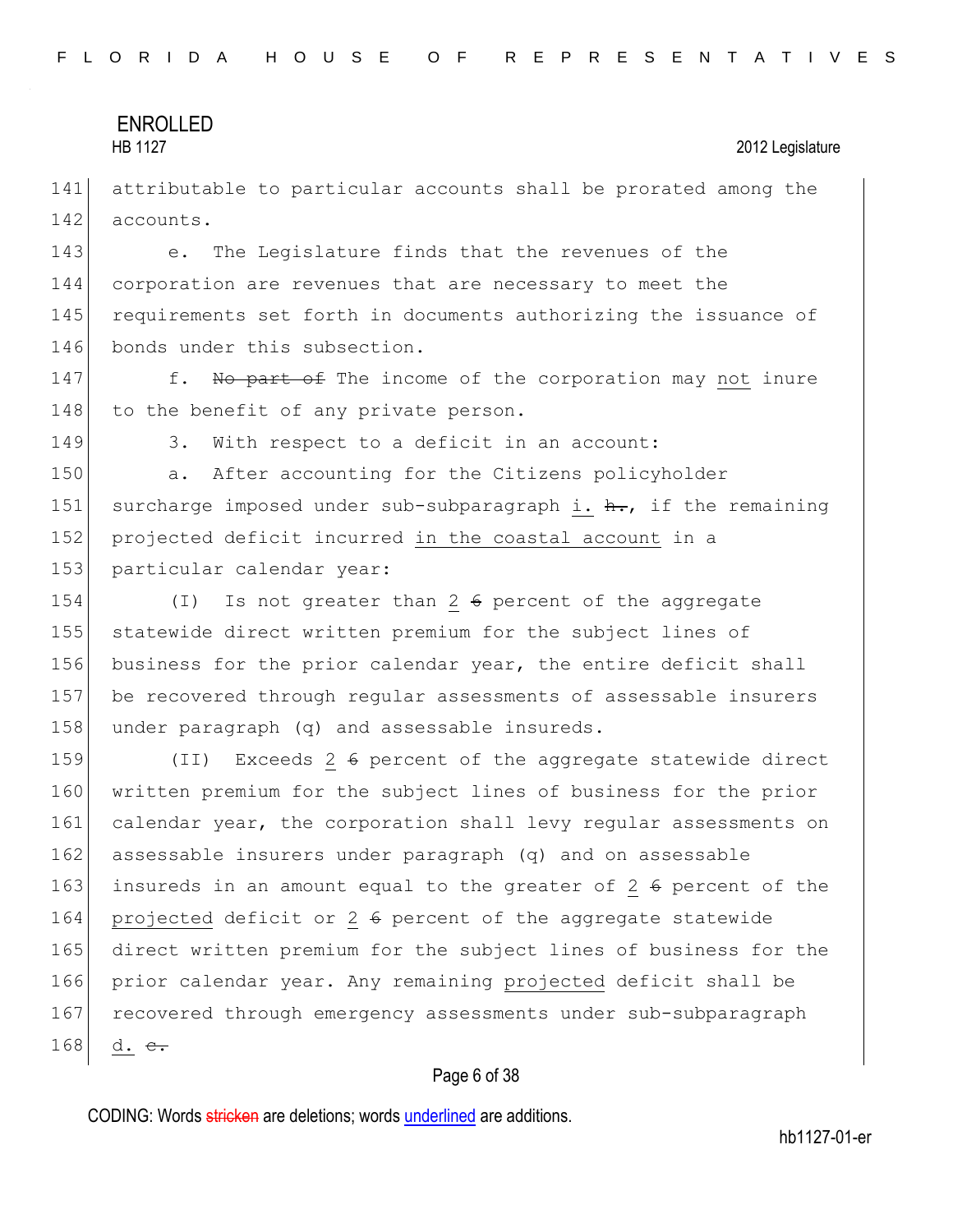# ENROLLED

### HB 1127 2012 Legislature

169 b. Each assessable insurer's share of the amount being 170 assessed under sub-subparagraph a. must be in the proportion 171 that the assessable insurer's direct written premium for the 172 subject lines of business for the year preceding the assessment 173 bears to the aggregate statewide direct written premium for the 174 subject lines of business for that year. The assessment 175 percentage applicable to each assessable insured is the ratio of 176 the amount being assessed under sub-subparagraph a. to the 177 aggregate statewide direct written premium for the subject lines 178 of business for the prior year. Assessments levied by the 179 corporation on assessable insurers under sub-subparagraph a. 180 must be paid as required by the corporation's plan of operation 181 and paragraph (q). Assessments levied by the corporation on 182 assessable insureds under sub-subparagraph a. shall be collected 183 by the surplus lines agent at the time the surplus lines agent 184 collects the surplus lines tax required by s. 626.932, and paid 185 to the Florida Surplus Lines Service Office at the time the 186 surplus lines agent pays the surplus lines tax to that office. 187 Upon receipt of regular assessments from surplus lines agents, 188 | the Florida Surplus Lines Service Office shall transfer the 189 assessments directly to the corporation as determined by the 190 corporation.

191 c. After accounting for the Citizens policyholder 192 surcharge imposed under sub-subparagraph i., the remaining 193 projected deficits in the personal lines account and in the 194 commercial lines account in a particular calendar year shall be 195 recovered through emergency assessments under sub-subparagraph 196 d.

### Page 7 of 38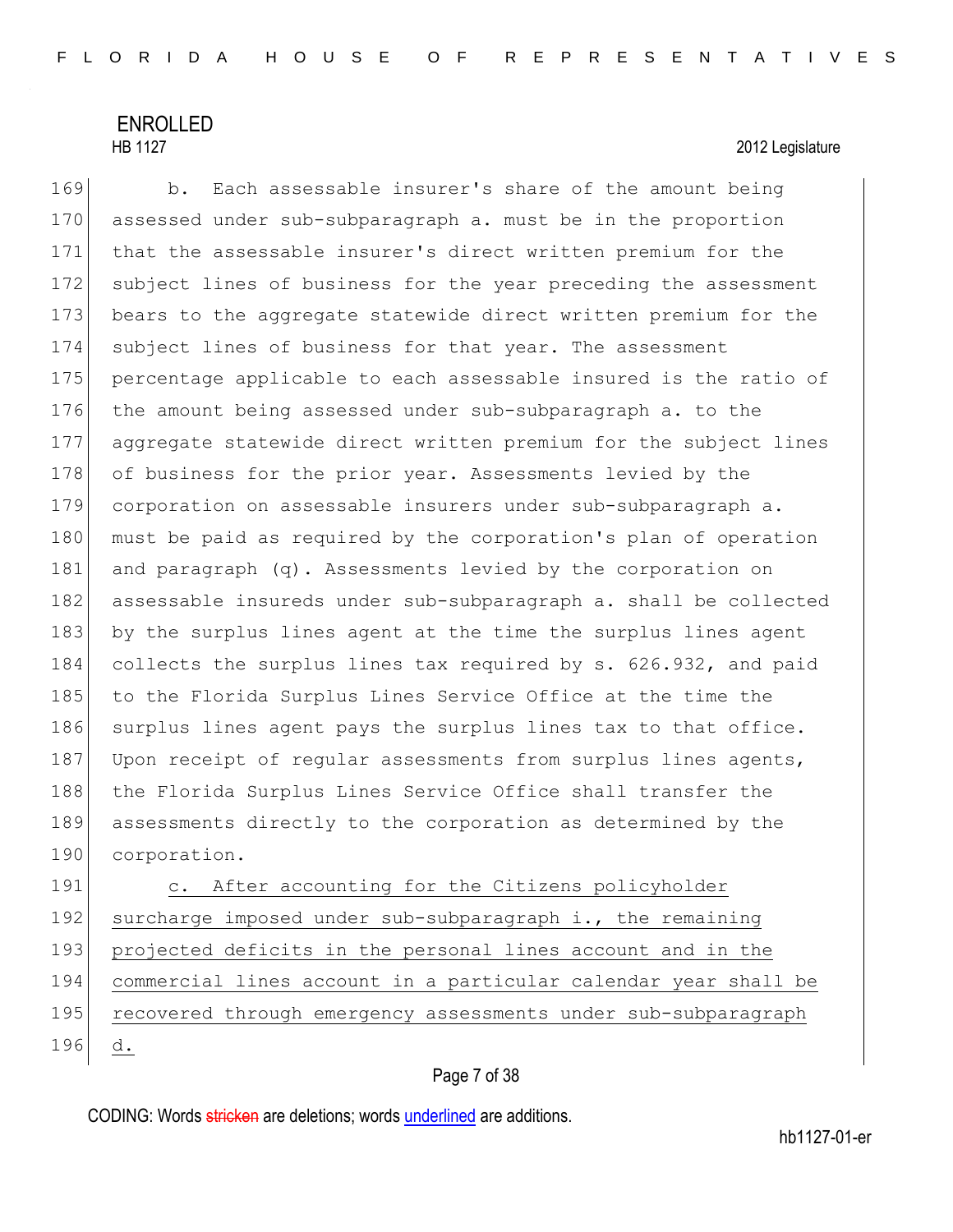197  $d.e.$  Upon a determination by the board of governors that a 198 projected deficit in an account exceeds the amount that is 199 expected to will be recovered through regular assessments under 200 sub-subparagraph a., plus the amount that is expected to be 201 recovered through surcharges under sub-subparagraph i.  $\frac{h}{h}$ , the 202 board, after verification by the office, shall levy emergency 203 assessments for as many years as necessary to cover the 204 deficits, to be collected by assessable insurers and the 205 corporation and collected from assessable insureds upon issuance 206 or renewal of policies for subject lines of business, excluding 207 National Flood Insurance policies. The amount collected in a 208 particular year must be a uniform percentage of that year's 209 direct written premium for subject lines of business and all 210 accounts of the corporation, excluding National Flood Insurance 211 Program policy premiums, as annually determined by the board and 212 verified by the office. The office shall verify the arithmetic 213 calculations involved in the board's determination within 30 214 days after receipt of the information on which the determination 215 was based. The office shall notify assessable insurers and the 216 Florida Surplus Lines Service Office of the date on which 217 assessable insurers shall begin to collect and assessable 218 insureds shall begin to pay such assessment. The date may be not 219 less than 90 days after the date the corporation levies 220 emergency assessments pursuant to this sub-subparagraph. 221 Notwithstanding any other provision of law, the corporation and 222 each assessable insurer that writes subject lines of business 223 shall collect emergency assessments from its policyholders 224 without such obligation being affected by any credit,

Page 8 of 38

CODING: Words stricken are deletions; words underlined are additions.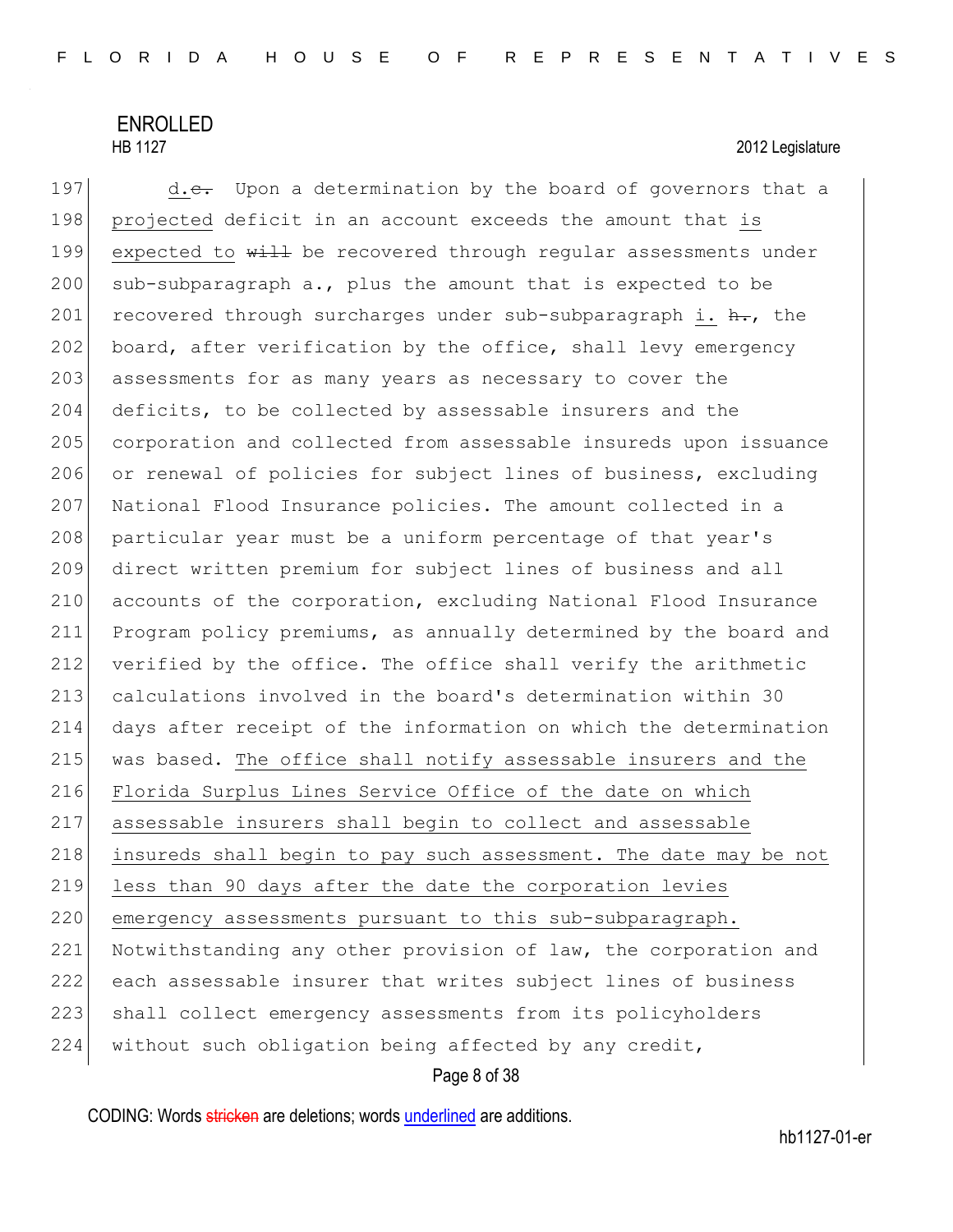225 limitation, exemption, or deferment. Emergency assessments 226 levied by the corporation on assessable insureds shall be 227 collected by the surplus lines agent at the time the surplus  $228$  lines agent collects the surplus lines tax required by s. 229 626.932 and paid to the Florida Surplus Lines Service Office at 230 the time the surplus lines agent pays the surplus lines tax to 231 that office. The emergency assessments collected shall be 232 transferred directly to the corporation on a periodic basis as 233 determined by the corporation and held by the corporation solely 234 in the applicable account. The aggregate amount of emergency 235 assessments levied for an account under this sub-subparagraph in 236 any calendar year may be less than but not exceed the greater of 237 10 percent of the amount needed to cover the deficit, plus 238 interest, fees, commissions, required reserves, and other costs 239 associated with financing the original deficit, or 10 percent of 240 the aggregate statewide direct written premium for subject lines 241 of business and all accounts of the corporation for the prior 242 year, plus interest, fees, commissions, required reserves, and 243 other costs associated with financing the deficit.

244 e.<del>d.</del> The corporation may pledge the proceeds of 245 assessments, projected recoveries from the Florida Hurricane 246 Catastrophe Fund, other insurance and reinsurance recoverables, 247 policyholder surcharges and other surcharges, and other funds 248 available to the corporation as the source of revenue for and to 249 secure bonds issued under paragraph  $(q)$ , bonds or other 250 indebtedness issued under subparagraph  $(c)$ 3., or lines of credit 251 or other financing mechanisms issued or created under this 252 subsection, or to retire any other debt incurred as a result of

Page 9 of 38

CODING: Words stricken are deletions; words underlined are additions.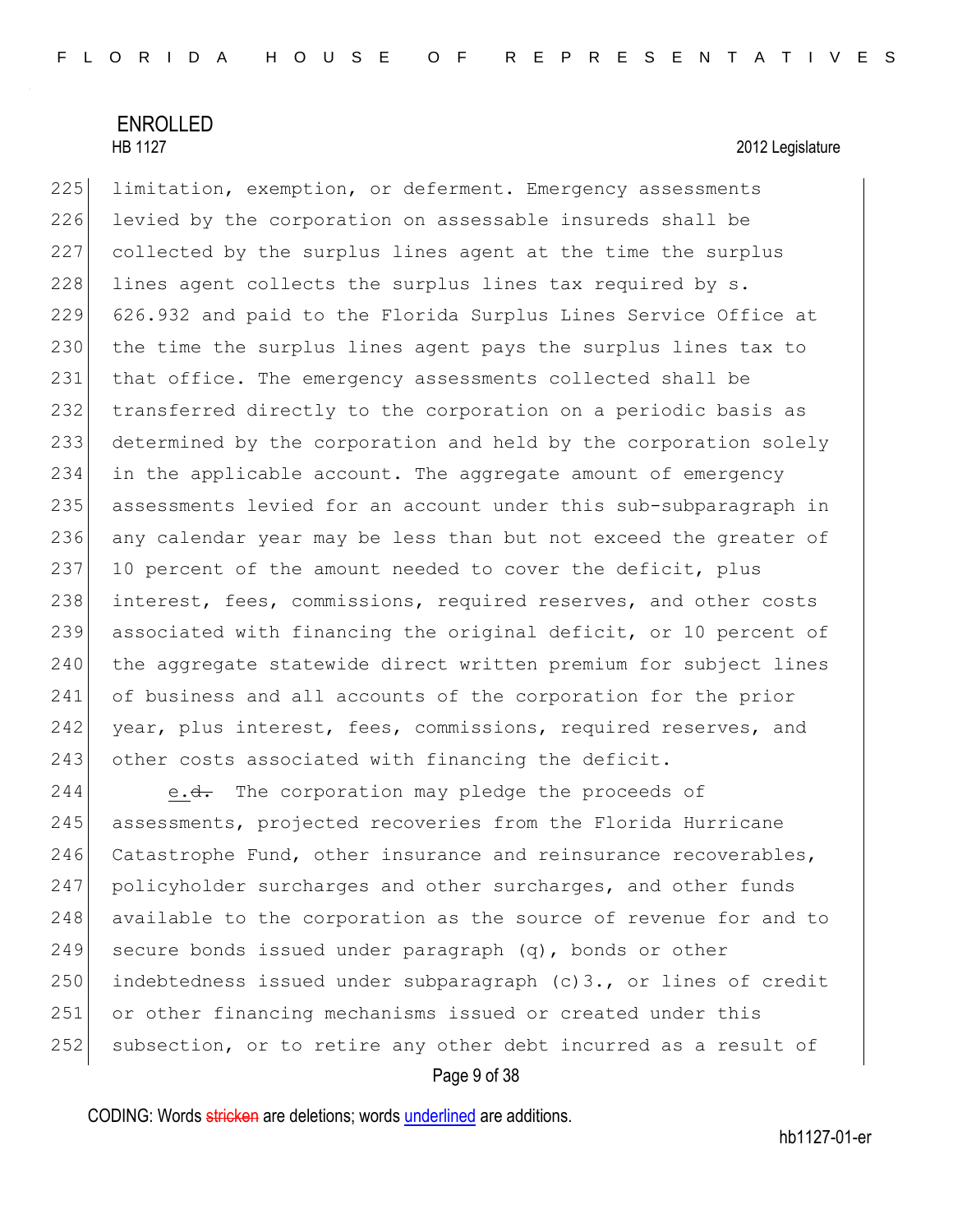253 deficits or events giving rise to deficits, or in any other way 254 that the board determines will efficiently recover such 255 deficits. The purpose of the lines of credit or other financing 256 mechanisms is to provide additional resources to assist the 257 corporation in covering claims and expenses attributable to a 258 catastrophe. As used in this subsection, the term "assessments" 259 includes regular assessments under sub-subparagraph a. or  $260$  subparagraph (q)1. and emergency assessments under sub-261 subparagraph d. Emergency assessments collected under sub-262 subparagraph d. are not part of an insurer's rates, are not 263 premium, and are not subject to premium tax, fees, or 264 commissions; however, failure to pay the emergency assessment 265 shall be treated as failure to pay premium. The emergency 266 assessments under sub-subparagraph d. e. shall continue as long 267 as any bonds issued or other indebtedness incurred with respect 268 to a deficit for which the assessment was imposed remain 269 outstanding, unless adequate provision has been made for the 270 payment of such bonds or other indebtedness pursuant to the 271 documents governing such bonds or indebtedness.

272 f.e. As used in this subsection for purposes of any 273 deficit incurred on or after January 25, 2007, the term "subject 274 lines of business" means insurance written by assessable 275 insurers or procured by assessable insureds for all property and 276 casualty lines of business in this state, but not including 277 workers' compensation or medical malpractice. As used in this 278 sub-subparagraph, the term "property and casualty lines of 279 business" includes all lines of business identified on Form 2, 280 Exhibit of Premiums and Losses, in the annual statement required

### Page 10 of 38

CODING: Words stricken are deletions; words underlined are additions.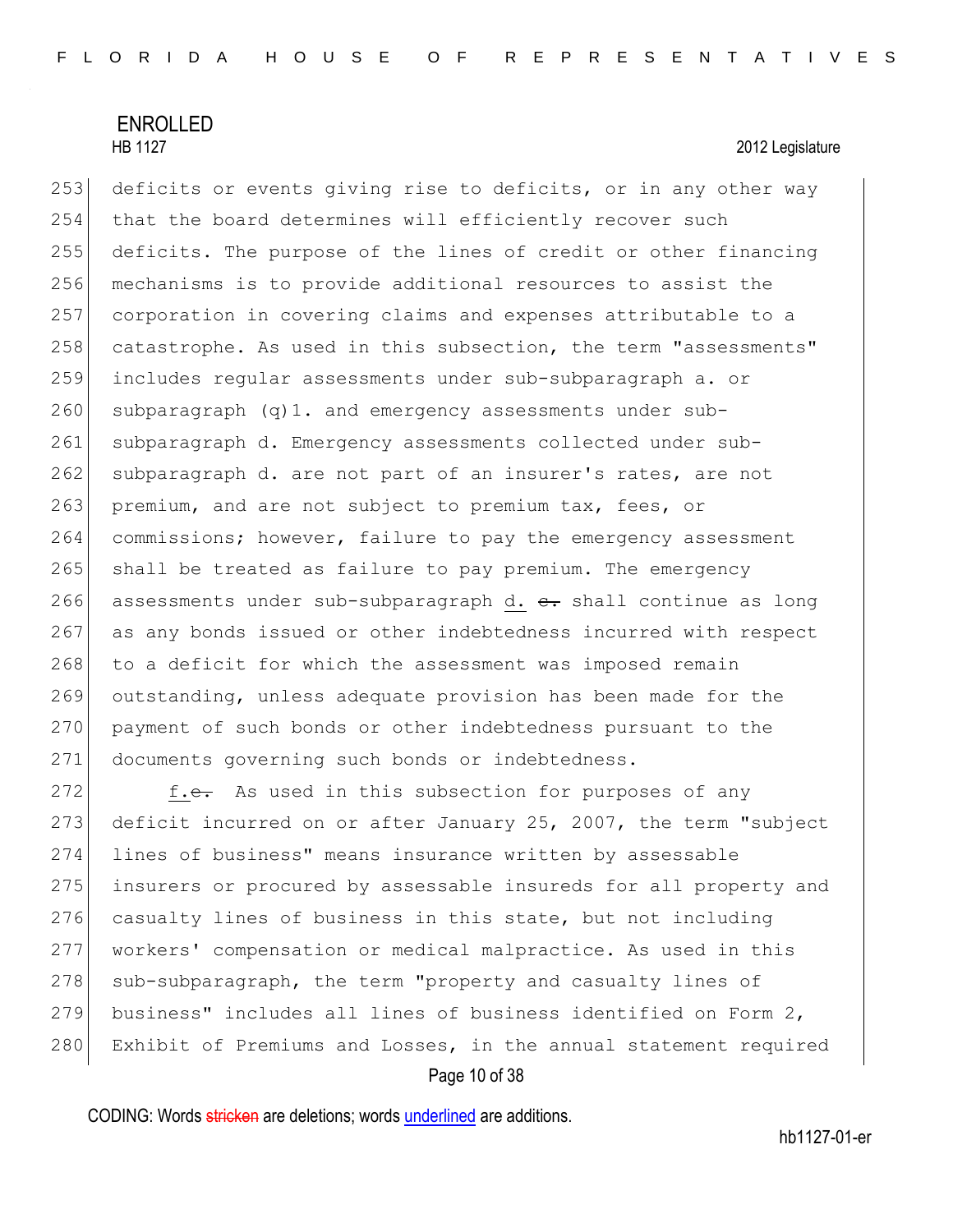281 of authorized insurers under s. 624.424 and any rule adopted 282 under this section, except for those lines identified as 283 accident and health insurance and except for policies written 284 under the National Flood Insurance Program or the Federal Crop 285 Insurance Program. For purposes of this sub-subparagraph, the 286 term "workers' compensation" includes both workers' compensation 287 insurance and excess workers' compensation insurance.

288 g.f. The Florida Surplus Lines Service Office shall 289 determine annually the aggregate statewide written premium in 290 subject lines of business procured by assessable insureds and 291 report that information to the corporation in a form and at a 292 time the corporation specifies to ensure that the corporation 293 can meet the requirements of this subsection and the 294 corporation's financing obligations.

295 h.<del>g.</del> The Florida Surplus Lines Service Office shall verify 296 the proper application by surplus lines agents of assessment 297 percentages for regular assessments and emergency assessments 298 levied under this subparagraph on assessable insureds and assist 299 the corporation in ensuring the accurate, timely collection and 300 payment of assessments by surplus lines agents as required by 301 the corporation.

 i.h. If a deficit is incurred in any account In 2008 or 303 | thereafter, upon a determination by the board of governors that an account has a projected deficit, the board shall levy a Citizens policyholder surcharge against all policyholders of the corporation.

307 (I) The surcharge shall be levied as a uniform percentage 308 of the premium for the policy of up to 15 percent of such

Page 11 of 38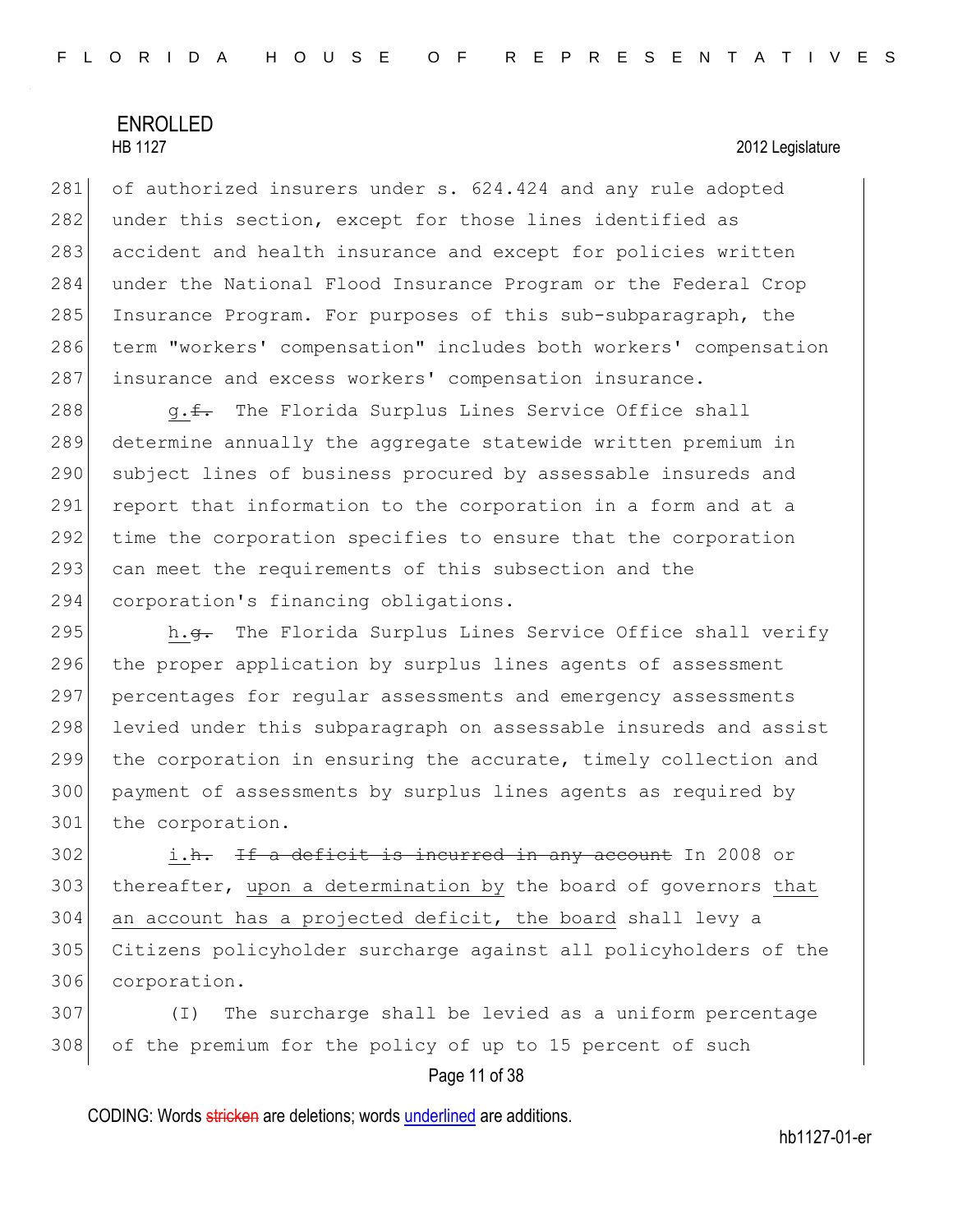premium, which funds shall be used to offset the deficit. (II) The surcharge is payable upon cancellation or termination of the policy, upon renewal of the policy, or upon issuance of a new policy by the corporation within the first 12 months after the date of the levy or the period of time necessary to fully collect the surcharge amount.

 (III) The corporation may not levy any regular assessments under paragraph (q) pursuant to sub-subparagraph a. or sub- subparagraph b. with respect to a particular year's deficit until the corporation has first levied the full amount of the surcharge authorized by this sub-subparagraph.

 (IV) The surcharge is not considered premium and is not subject to commissions, fees, or premium taxes. However, failure to pay the surcharge shall be treated as failure to pay premium.

 j.i. If the amount of any assessments or surcharges collected from corporation policyholders, assessable insurers or their policyholders, or assessable insureds exceeds the amount of the deficits, such excess amounts shall be remitted to and retained by the corporation in a reserve to be used by the 328 corporation, as determined by the board of governors and approved by the office, to pay claims or reduce any past, present, or future plan-year deficits or to reduce outstanding debt.

332 (c) The corporation's plan of operation:

333 1. Must provide for adoption of residential property and casualty insurance policy forms and commercial residential and nonresidential property insurance forms, which must be approved by the office before use. The corporation shall adopt the

### Page 12 of 38

CODING: Words stricken are deletions; words underlined are additions.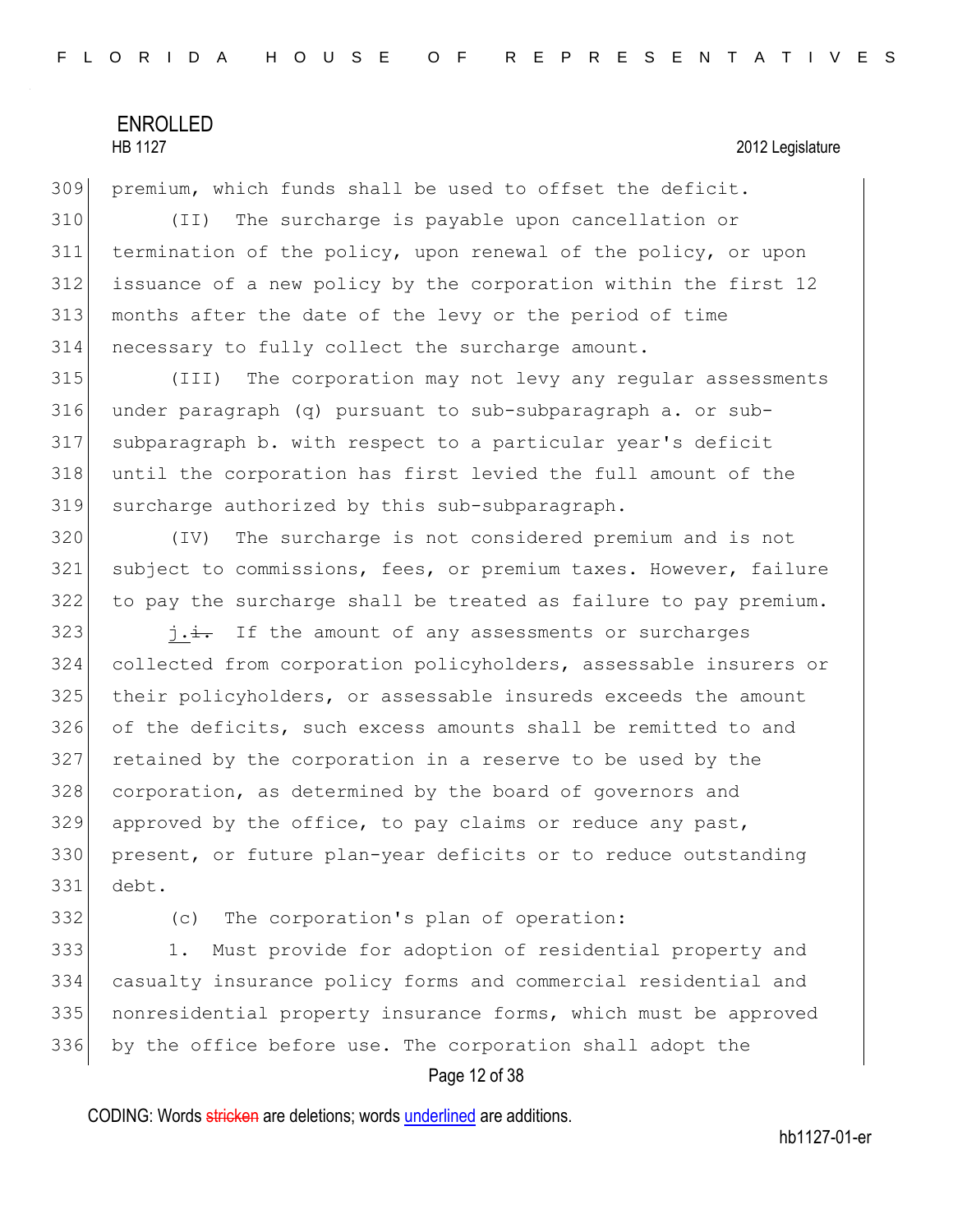337 following policy forms:

338 a. Standard personal lines policy forms that are 339 comprehensive multiperil policies providing full coverage of a 340 residential property equivalent to the coverage provided in the 341 private insurance market under an HO-3, HO-4, or HO-6 policy.

 b. Basic personal lines policy forms that are policies similar to an HO-8 policy or a dwelling fire policy that provide coverage meeting the requirements of the secondary mortgage market, but which is more limited than the coverage under a 346 standard policy.

347 c. Commercial lines residential and nonresidential policy 348 forms that are generally similar to the basic perils of full 349 coverage obtainable for commercial residential structures and 350 commercial nonresidential structures in the admitted voluntary 351 market.

 d. Personal lines and commercial lines residential property insurance forms that cover the peril of wind only. The forms are applicable only to residential properties located in areas eligible for coverage under the coastal account referred to in sub-subparagraph (b)2.a.

357 e. Commercial lines nonresidential property insurance 358 forms that cover the peril of wind only. The forms are 359 applicable only to nonresidential properties located in areas 360 eligible for coverage under the coastal account referred to in 361 sub-subparagraph (b) 2.a.

362 f. The corporation may adopt variations of the policy 363 forms listed in sub-subparagraphs a.-e. which contain more 364 restrictive coverage.

### Page 13 of 38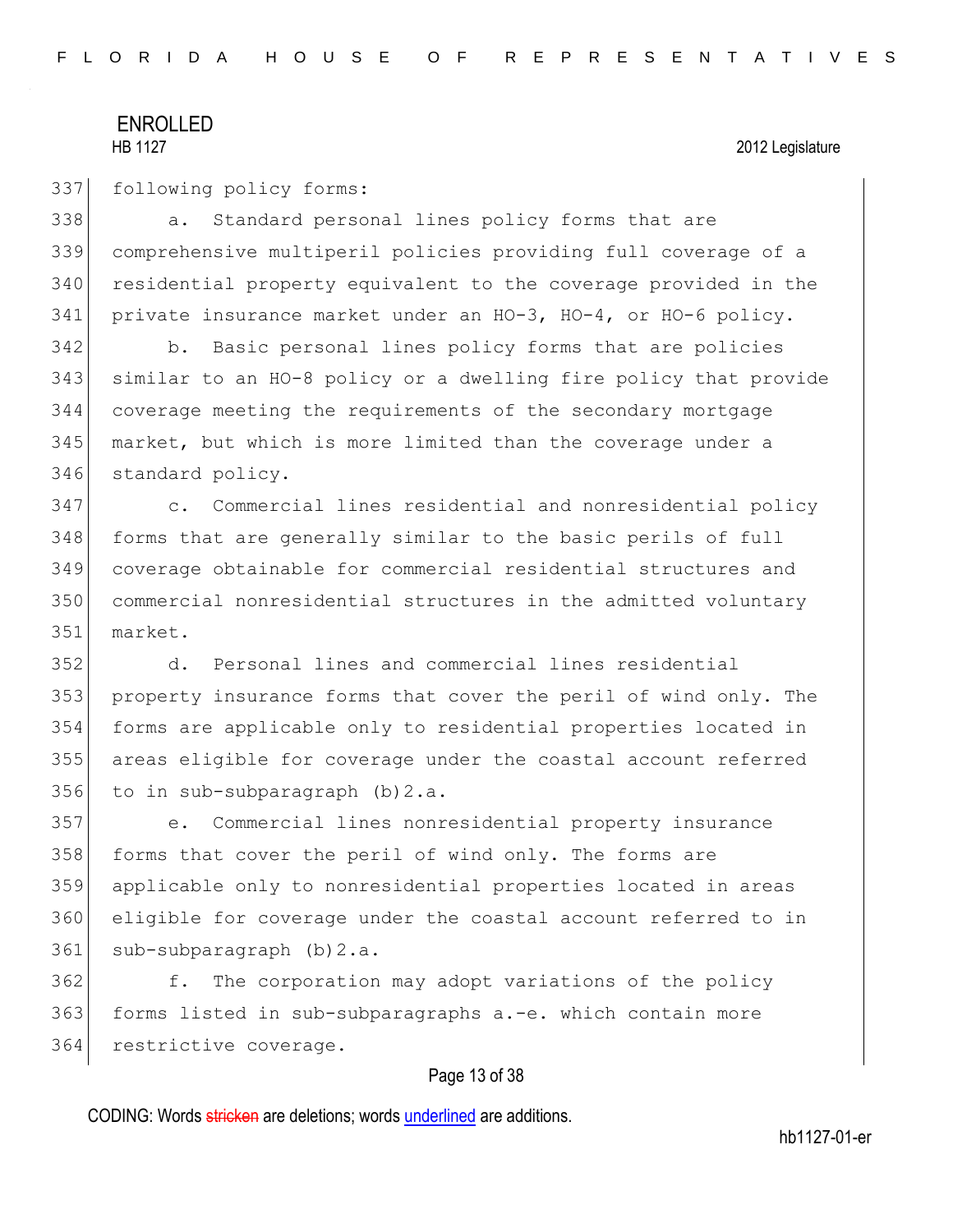365 2. Must provide that the corporation adopt a program in 366 which the corporation and authorized insurers enter into quota 367 share primary insurance agreements for hurricane coverage, as  $368$  defined in s.  $627.4025(2)$  (a), for eligible risks, and adopt 369 property insurance forms for eligible risks which cover the 370 peril of wind only.

371 a. As used in this subsection, the term:

 (I) "Quota share primary insurance" means an arrangement in which the primary hurricane coverage of an eligible risk is provided in specified percentages by the corporation and an authorized insurer. The corporation and authorized insurer are each solely responsible for a specified percentage of hurricane coverage of an eligible risk as set forth in a quota share primary insurance agreement between the corporation and an authorized insurer and the insurance contract. The 380 responsibility of the corporation or authorized insurer to pay its specified percentage of hurricane losses of an eligible 382 risk, as set forth in the agreement, may not be altered by the inability of the other party to pay its specified percentage of losses. Eligible risks that are provided hurricane coverage through a quota share primary insurance arrangement must be provided policy forms that set forth the obligations of the 387 corporation and authorized insurer under the arrangement, clearly specify the percentages of quota share primary insurance 389 provided by the corporation and authorized insurer, and conspicuously and clearly state that the authorized insurer and the corporation may not be held responsible beyond their 392 specified percentage of coverage of hurricane losses.

### Page 14 of 38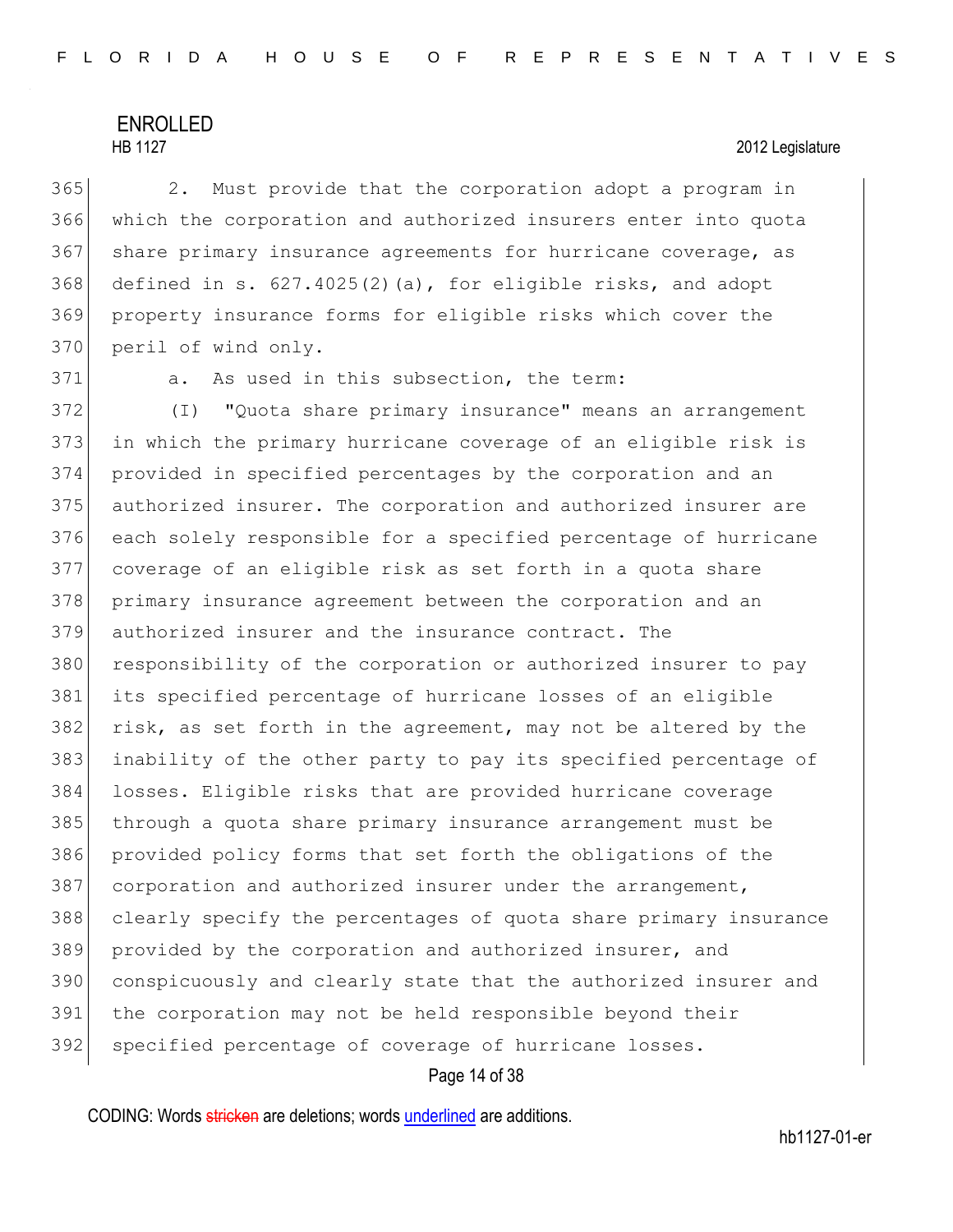(II) "Eligible risks" means personal lines residential and commercial lines residential risks that meet the underwriting 395 criteria of the corporation and are located in areas that were eligible for coverage by the Florida Windstorm Underwriting Association on January 1, 2002.

398 b. The corporation may enter into quota share primary 399 insurance agreements with authorized insurers at corporation 400 coverage levels of 90 percent and 50 percent.

401 c. If the corporation determines that additional coverage 402 levels are necessary to maximize participation in quota share 403 primary insurance agreements by authorized insurers, the 404 corporation may establish additional coverage levels. However, 405 the corporation's quota share primary insurance coverage level 406 may not exceed 90 percent.

407 d. Any quota share primary insurance agreement entered 408 into between an authorized insurer and the corporation must 409 provide for a uniform specified percentage of coverage of 410 hurricane losses, by county or territory as set forth by the 411 corporation board, for all eligible risks of the authorized 412 insurer covered under the agreement.

 e. Any quota share primary insurance agreement entered into between an authorized insurer and the corporation is 415 subject to review and approval by the office. However, such agreement shall be authorized only as to insurance contracts entered into between an authorized insurer and an insured who is 418 already insured by the corporation for wind coverage.

419 f. For all eligible risks covered under quota share 420 primary insurance agreements, the exposure and coverage levels

### Page 15 of 38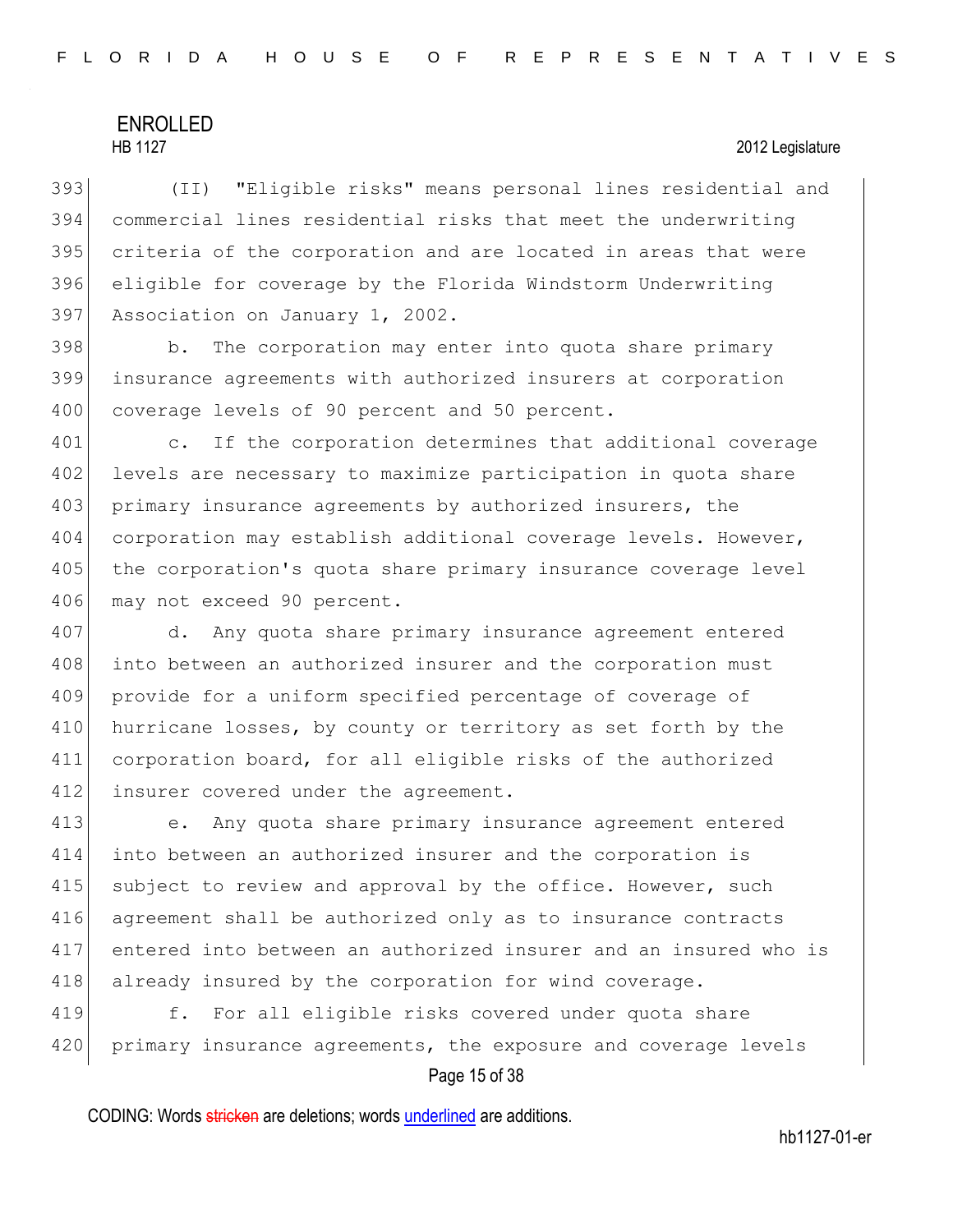421 for both the corporation and authorized insurers shall be 422 reported by the corporation to the Florida Hurricane Catastrophe 423 Fund. For all policies of eligible risks covered under such 424 agreements, the corporation and the authorized insurer must 425 maintain complete and accurate records for the purpose of 426 exposure and loss reimbursement audits as required by fund 427 rules. The corporation and the authorized insurer shall each 428 | maintain duplicate copies of policy declaration pages and 429 supporting claims documents.

430 g. The corporation board shall establish in its plan of 431 operation standards for quota share agreements which ensure that 432 there is no discriminatory application among insurers as to the 433 terms of the agreements, pricing of the agreements, incentive 434 provisions if any, and consideration paid for servicing policies 435 or adjusting claims.

436 h. The quota share primary insurance agreement between the 437 corporation and an authorized insurer must set forth the 438 specific terms under which coverage is provided, including, but 439 not limited to, the sale and servicing of policies issued under 440 the agreement by the insurance agent of the authorized insurer 441 producing the business, the reporting of information concerning 442 eligible risks, the payment of premium to the corporation, and 443 arrangements for the adjustment and payment of hurricane claims 444 incurred on eligible risks by the claims adjuster and personnel 445 of the authorized insurer. Entering into a quota sharing 446 insurance agreement between the corporation and an authorized 447 | insurer is voluntary and at the discretion of the authorized 448 insurer.

### Page 16 of 38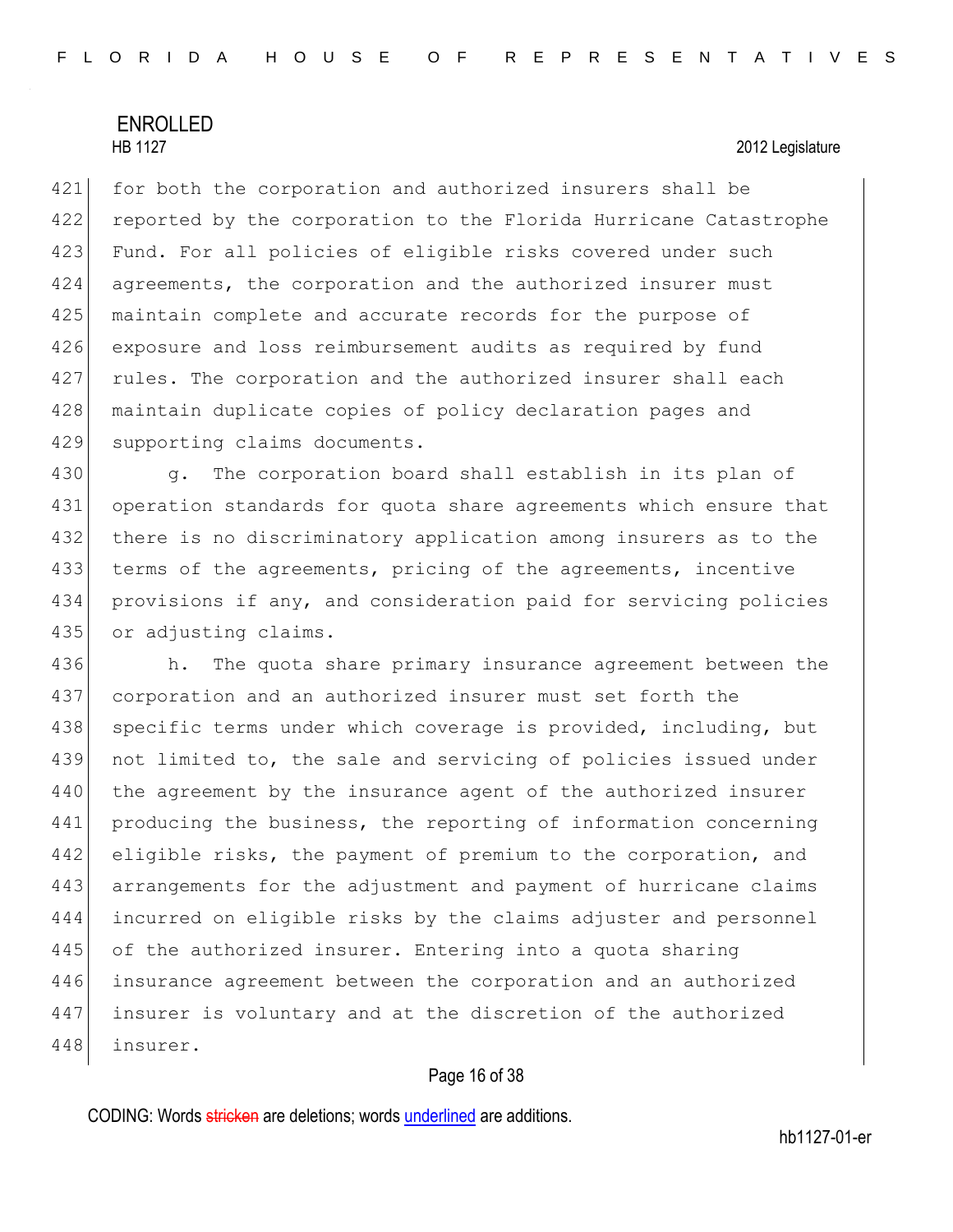# ENROLLED

## HB 1127 2012 Legislature

449 3.a. May provide that the corporation may employ or 450 otherwise contract with individuals or other entities to provide 451 administrative or professional services that may be appropriate 452 to effectuate the plan. The corporation may borrow funds by 453 issuing bonds or by incurring other indebtedness, and shall have 454 other powers reasonably necessary to effectuate the requirements 455 of this subsection, including, without limitation, the power to 456 issue bonds and incur other indebtedness in order to refinance 457 outstanding bonds or other indebtedness. The corporation may 458 seek judicial validation of its bonds or other indebtedness 459 under chapter 75. The corporation may issue bonds or incur other 460 indebtedness, or have bonds issued on its behalf by a unit of 461 local government pursuant to subparagraph  $(q)$  2. in the absence 462 of a hurricane or other weather-related event, upon a 463 determination by the corporation, subject to approval by the 464 office, that such action would enable it to efficiently meet the 465 financial obligations of the corporation and that such 466 financings are reasonably necessary to effectuate the 467 requirements of this subsection. The corporation may take all 468 actions needed to facilitate tax-free status for such bonds or 469 indebtedness, including formation of trusts or other affiliated 470 entities. The corporation may pledge assessments, projected 471 recoveries from the Florida Hurricane Catastrophe Fund, other 472 reinsurance recoverables, policyholder surcharges market 473 equalization and other surcharges, and other funds available to 474 the corporation as security for bonds or other indebtedness. In 475 recognition of s. 10, Art. I of the State Constitution, 476 prohibiting the impairment of obligations of contracts, it is

### Page 17 of 38

CODING: Words stricken are deletions; words underlined are additions.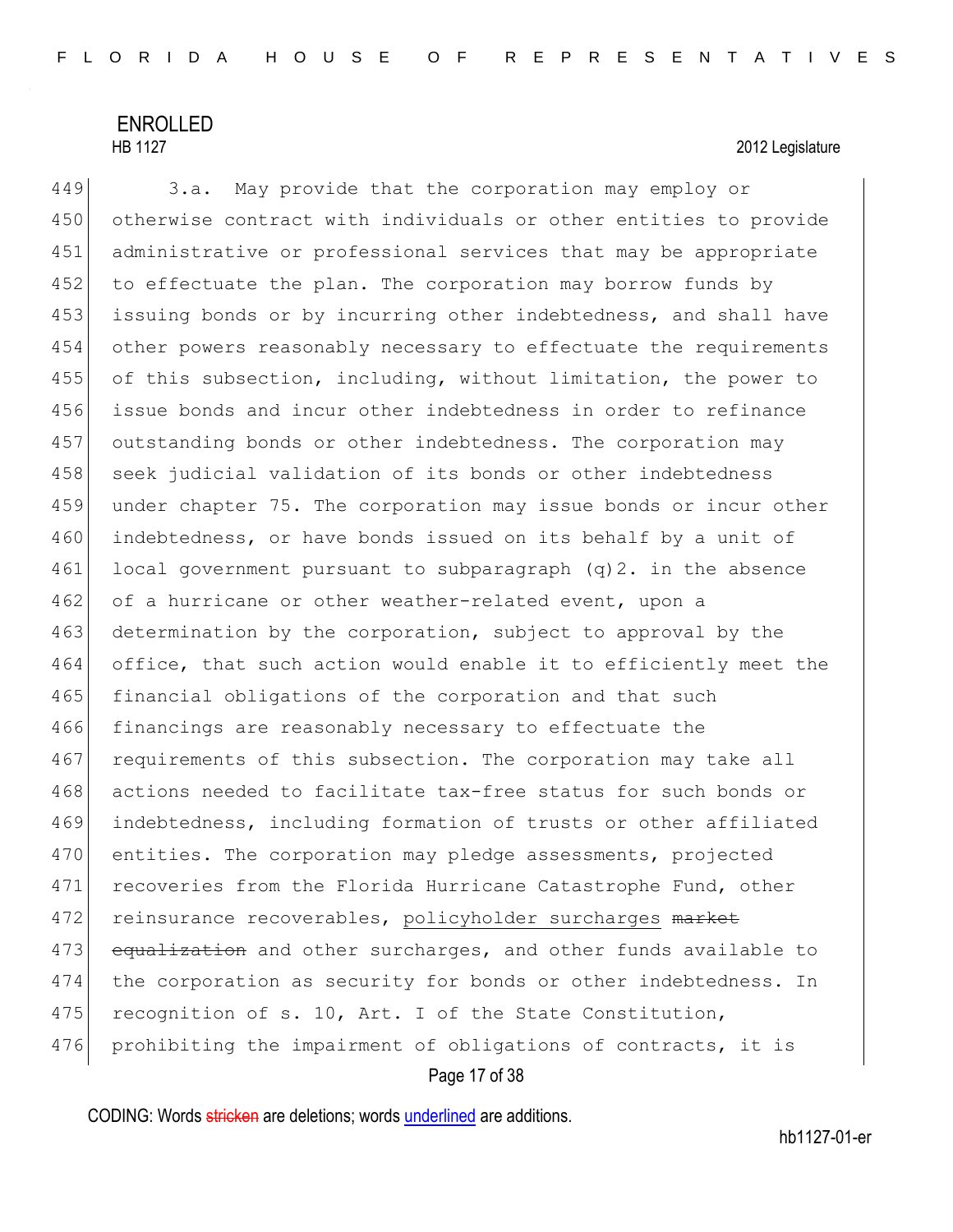477 the intent of the Legislature that no action be taken whose 478 purpose is to impair any bond indenture or financing agreement 479 or any revenue source committed by contract to such bond or 480 other indebtedness.

481 b. To ensure that the corporation is operating in an 482 efficient and economic manner while providing quality service to 483 policyholders, applicants, and agents, the board shall 484 commission an independent third-party consultant having 485 expertise in insurance company management or insurance company 486 management consulting to prepare a report and make 487 recommendations on the relative costs and benefits of 488 outsourcing various policy issuance and service functions to 489 private servicing carriers or entities performing similar 490 functions in the private market for a fee, rather than 491 performing such functions in-house. In making such 492 recommendations, the consultant shall consider how other 493 residual markets, both in this state and around the country, 494 outsource appropriate functions or use servicing carriers to 495 better match expenses with revenues that fluctuate based on a 496 widely varying policy count. The report must be completed by 497 July 1, 2012. Upon receiving the report, the board shall develop 498 a plan to implement the report and submit the plan for review, 499 modification, and approval to the Financial Services Commission. 500 Upon the commission's approval of the plan, the board shall 501 begin implementing the plan by January 1, 2013.

502 4. Must require that the corporation operate subject to 503 the supervision and approval of a board of governors consisting 504 of eight individuals who are residents of this state, from

### Page 18 of 38

CODING: Words stricken are deletions; words underlined are additions.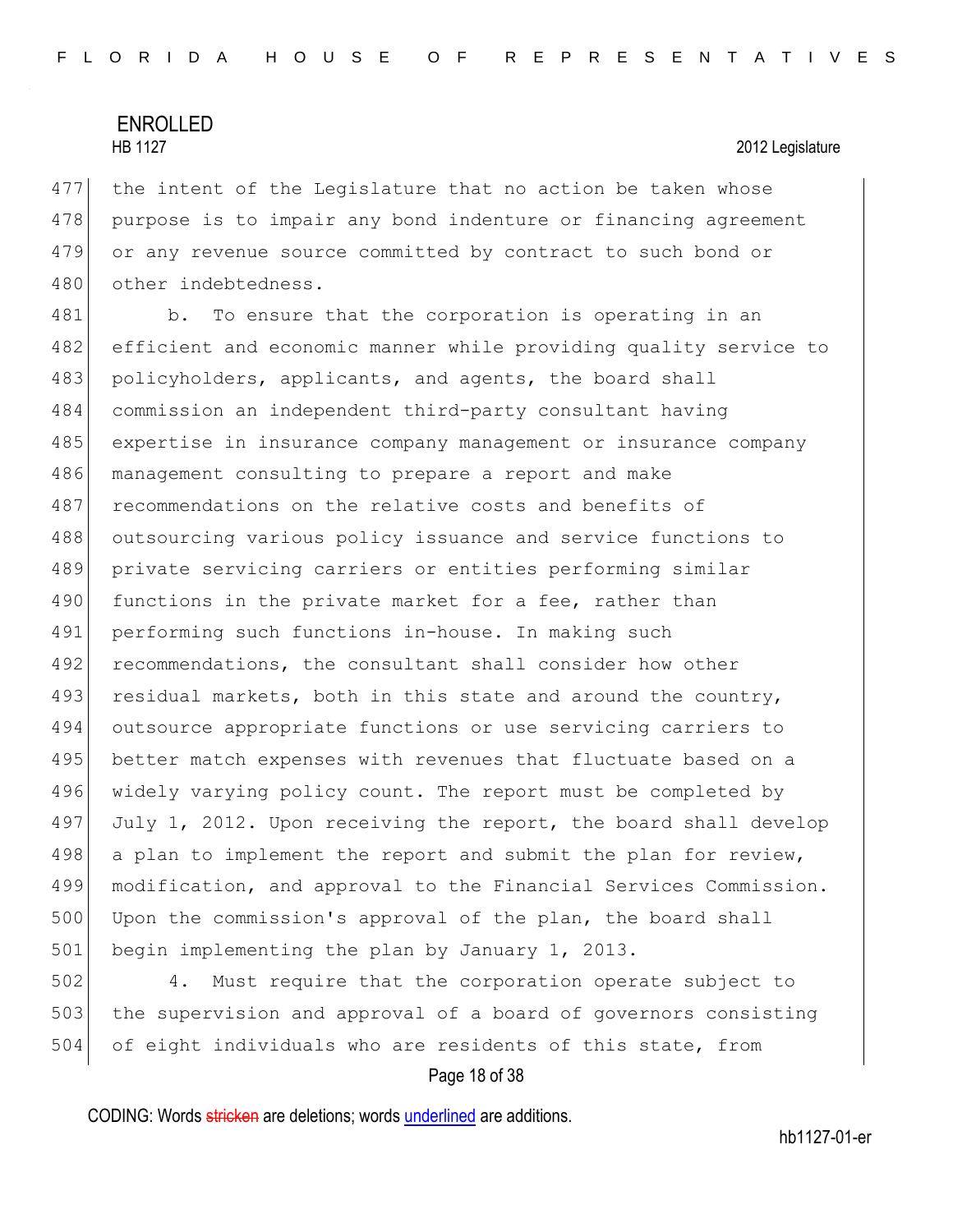505 different geographical areas of this state.

506 **a.** The Governor, the Chief Financial Officer, the 507 President of the Senate, and the Speaker of the House of 508 Representatives shall each appoint two members of the board. At 509 least one of the two members appointed by each appointing 510 officer must have demonstrated expertise in insurance and is 511 deemed to be within the scope of the exemption provided in s. 512 112.313(7)(b). The Chief Financial Officer shall designate one 513 of the appointees as chair. All board members serve at the 514 pleasure of the appointing officer. All members of the board are 515 subject to removal at will by the officers who appointed them. 516 All board members, including the chair, must be appointed to 517 serve for 3-year terms beginning annually on a date designated 518 by the plan. However, for the first term beginning on or after 519 July 1, 2009, each appointing officer shall appoint one member 520 of the board for a 2-year term and one member for a 3-year term. 521 A board vacancy shall be filled for the unexpired term by the 522 appointing officer. The Chief Financial Officer shall appoint a 523 technical advisory group to provide information and advice to 524 the board in connection with the board's duties under this 525 subsection. The executive director and senior managers of the 526 corporation shall be engaged by the board and serve at the 527 pleasure of the board. Any executive director appointed on or 528 after July 1, 2006, is subject to confirmation by the Senate. 529 The executive director is responsible for employing other staff 530 as the corporation may require, subject to review and 531 concurrence by the board.

532 b. The board shall create a Market Accountability Advisory

Page 19 of 38

CODING: Words stricken are deletions; words underlined are additions.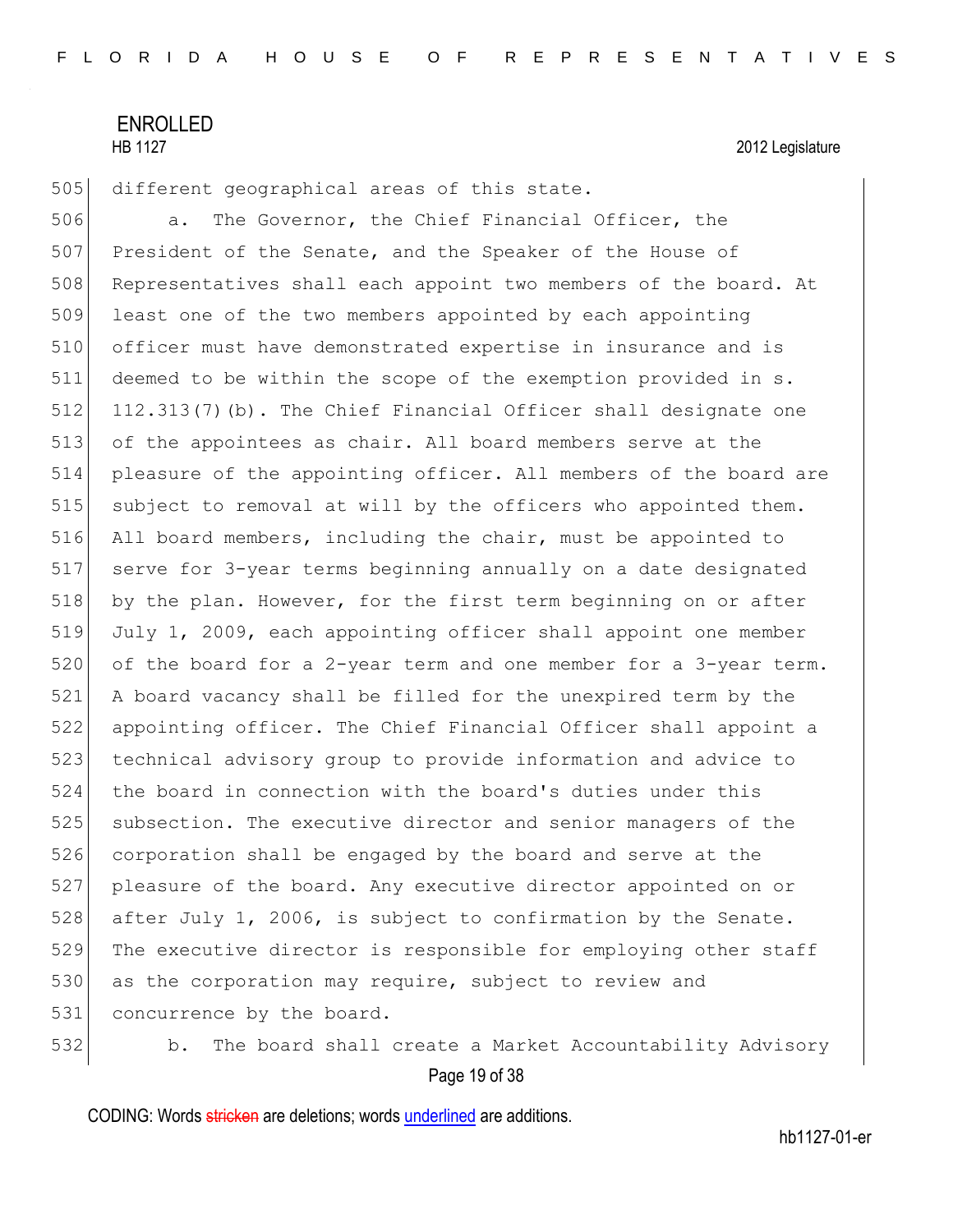Committee to assist the corporation in developing awareness of its rates and its customer and agent service levels in 535 relationship to the voluntary market insurers writing similar coverage.

 (I) The members of the advisory committee consist of the following 11 persons, one of whom must be elected chair by the members of the committee: four representatives, one appointed by 540 the Florida Association of Insurance Agents, one by the Florida Association of Insurance and Financial Advisors, one by the Professional Insurance Agents of Florida, and one by the Latin 543 American Association of Insurance Agencies; three representatives appointed by the insurers with the three highest voluntary market share of residential property insurance business in the state; one representative from the Office of Insurance Regulation; one consumer appointed by the board who is 548 insured by the corporation at the time of appointment to the committee; one representative appointed by the Florida 550 Association of Realtors; and one representative appointed by the Florida Bankers Association. All members shall be appointed to 552 3-year terms and may serve for consecutive terms.

553 (II) The committee shall report to the corporation at each 554 board meeting on insurance market issues which may include rates 555 and rate competition with the voluntary market; service, 556 including policy issuance, claims processing, and general 557 responsiveness to policyholders, applicants, and agents; and 558 matters relating to depopulation.

559 5. Must provide a procedure for determining the 560 eligibility of a risk for coverage, as follows:

Page 20 of 38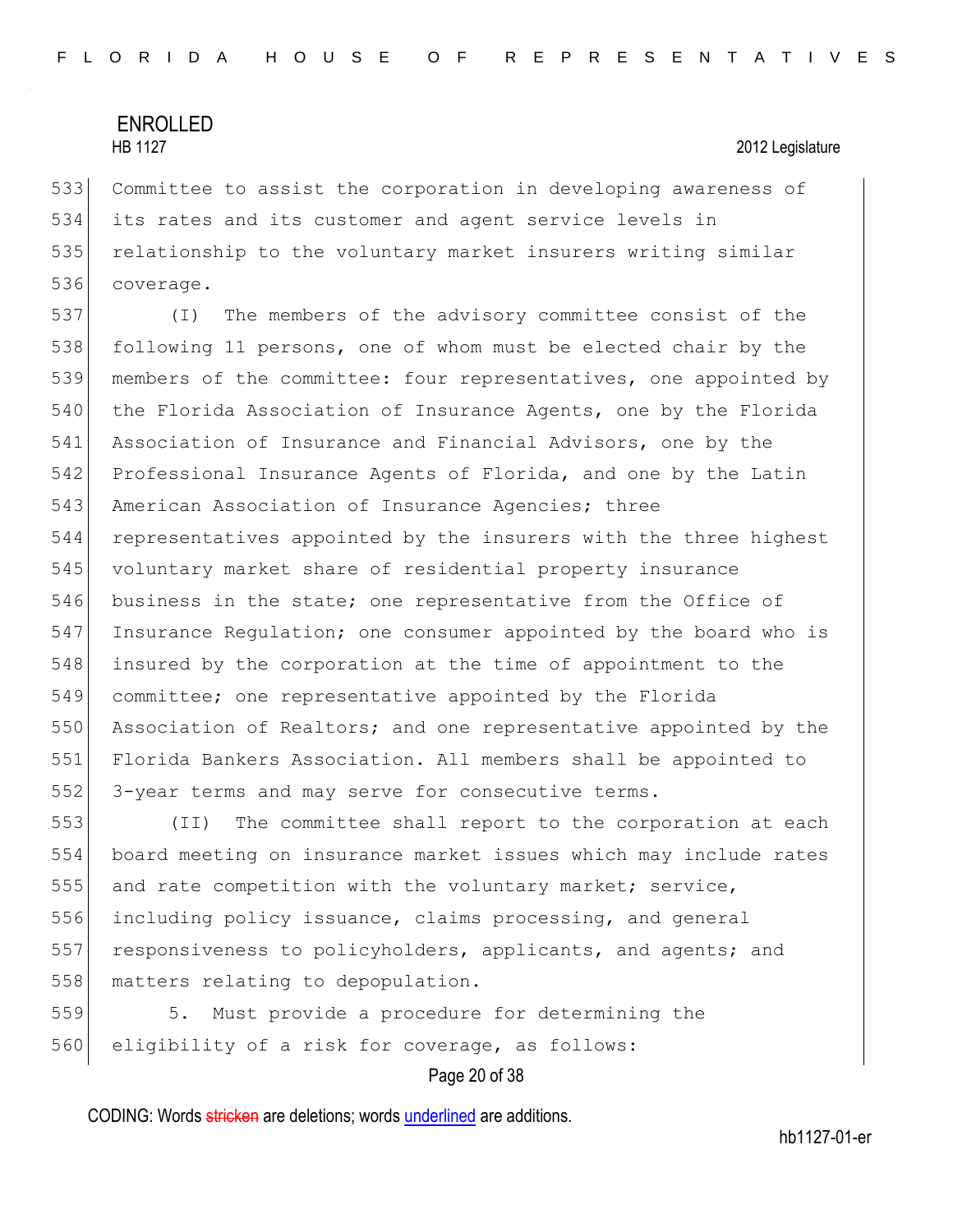# ENROLLED

### HB 1127 2012 Legislature

561 a. Subject to s. 627.3517, with respect to personal lines 562 residential risks, if the risk is offered coverage from an 563 authorized insurer at the insurer's approved rate under a 564 standard policy including wind coverage or, if consistent with 565 the insurer's underwriting rules as filed with the office, a 566 basic policy including wind coverage, for a new application to 567 the corporation for coverage, the risk is not eligible for any 568 policy issued by the corporation unless the premium for coverage 569 from the authorized insurer is more than 15 percent greater than 570 the premium for comparable coverage from the corporation. If the 571 risk is not able to obtain such offer, the risk is eligible for 572 a standard policy including wind coverage or a basic policy 573 including wind coverage issued by the corporation; however, if 574 the risk could not be insured under a standard policy including 575 wind coverage regardless of market conditions, the risk is 576 eligible for a basic policy including wind coverage unless 577 rejected under subparagraph 8. However, a policyholder of the 578 corporation or a policyholder removed from the corporation 579 through an assumption agreement until the end of the assumption 580 period remains eligible for coverage from the corporation 581 regardless of any offer of coverage from an authorized insurer 582 or surplus lines insurer. The corporation shall determine the 583 type of policy to be provided on the basis of objective 584 standards specified in the underwriting manual and based on 585 generally accepted underwriting practices.

586 (I) If the risk accepts an offer of coverage through the 587 market assistance plan or through a mechanism established by the 588 corporation before a policy is issued to the risk by the

### Page 21 of 38

CODING: Words stricken are deletions; words underlined are additions.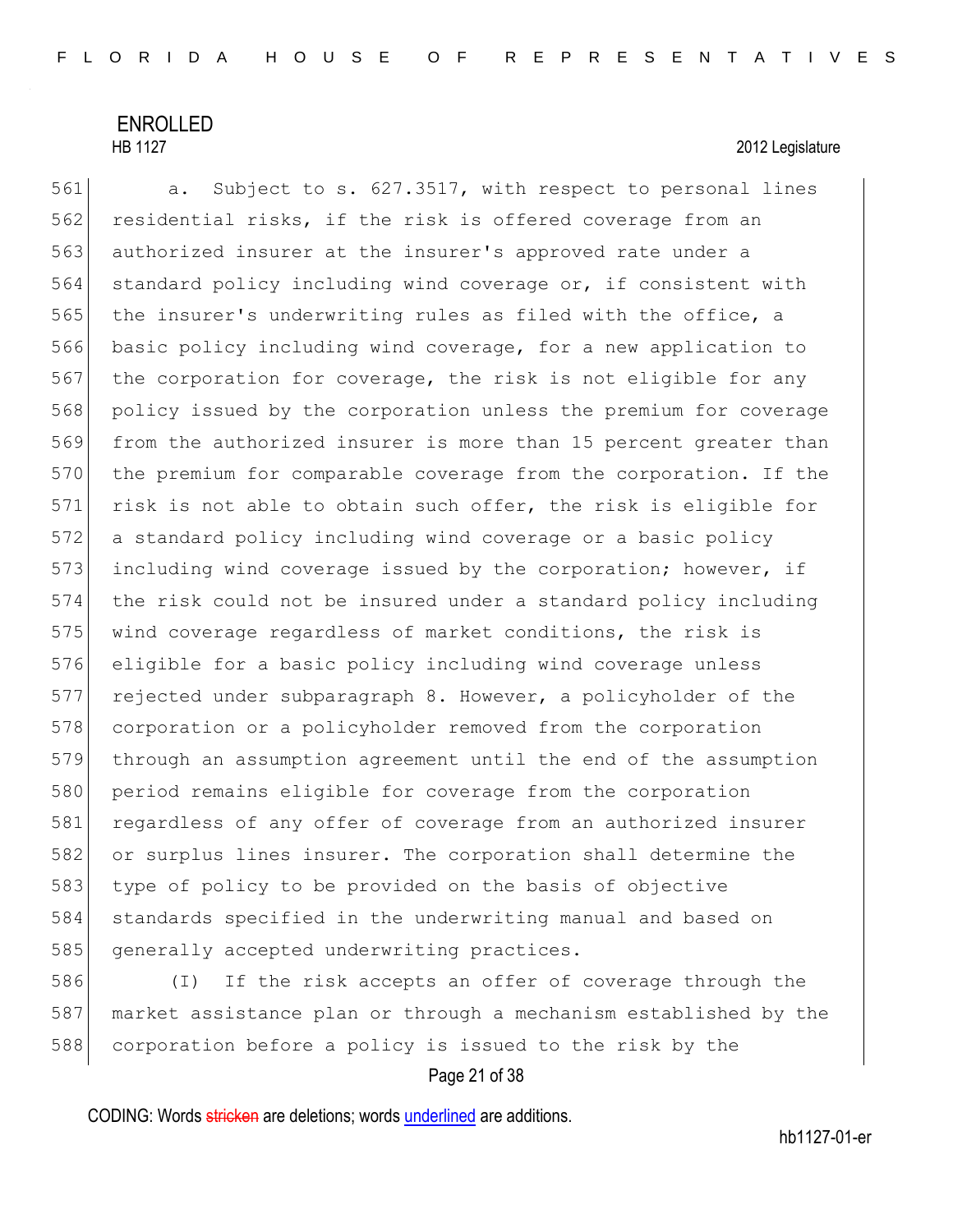|     | <b>ENROLLED</b><br><b>HB 1127</b><br>2012 Legislature            |
|-----|------------------------------------------------------------------|
|     |                                                                  |
| 589 | corporation or during the first 30 days of coverage by the       |
| 590 | corporation, and the producing agent who submitted the           |
| 591 | application to the plan or to the corporation is not currently   |
| 592 | appointed by the insurer, the insurer shall:                     |
| 593 | Pay to the producing agent of record of the policy for<br>(A)    |
| 594 | the first year, an amount that is the greater of the insurer's   |
| 595 | usual and customary commission for the type of policy written or |
| 596 | a fee equal to the usual and customary commission of the         |
| 597 | corporation; or                                                  |
| 598 | Offer to allow the producing agent of record of the<br>(B)       |
| 599 | policy to continue servicing the policy for at least 1 year and  |
| 600 | offer to pay the agent the greater of the insurer's or the       |
| 601 | corporation's usual and customary commission for the type of     |
| 602 | policy written.                                                  |
| 603 |                                                                  |
| 604 | If the producing agent is unwilling or unable to accept          |
| 605 | appointment, the new insurer shall pay the agent in accordance   |
| 606 | with sub-sub-sub-subparagraph (A).                               |
| 607 | If the corporation enters into a contractual<br>(TI)             |
| 608 | agreement for a take-out plan, the producing agent of record of  |
| 609 | the corporation policy is entitled to retain any unearned        |
| 610 | commission on the policy, and the insurer shall:                 |
| 611 | Pay to the producing agent of record, for the first<br>(A)       |
| 612 | year, an amount that is the greater of the insurer's usual and   |
| 613 | customary commission for the type of policy written or a fee     |
| 614 | equal to the usual and customary commission of the corporation;  |
| 615 | or                                                               |
| 616 | Offer to allow the producing agent of record to<br>(B)           |

Page 22 of 38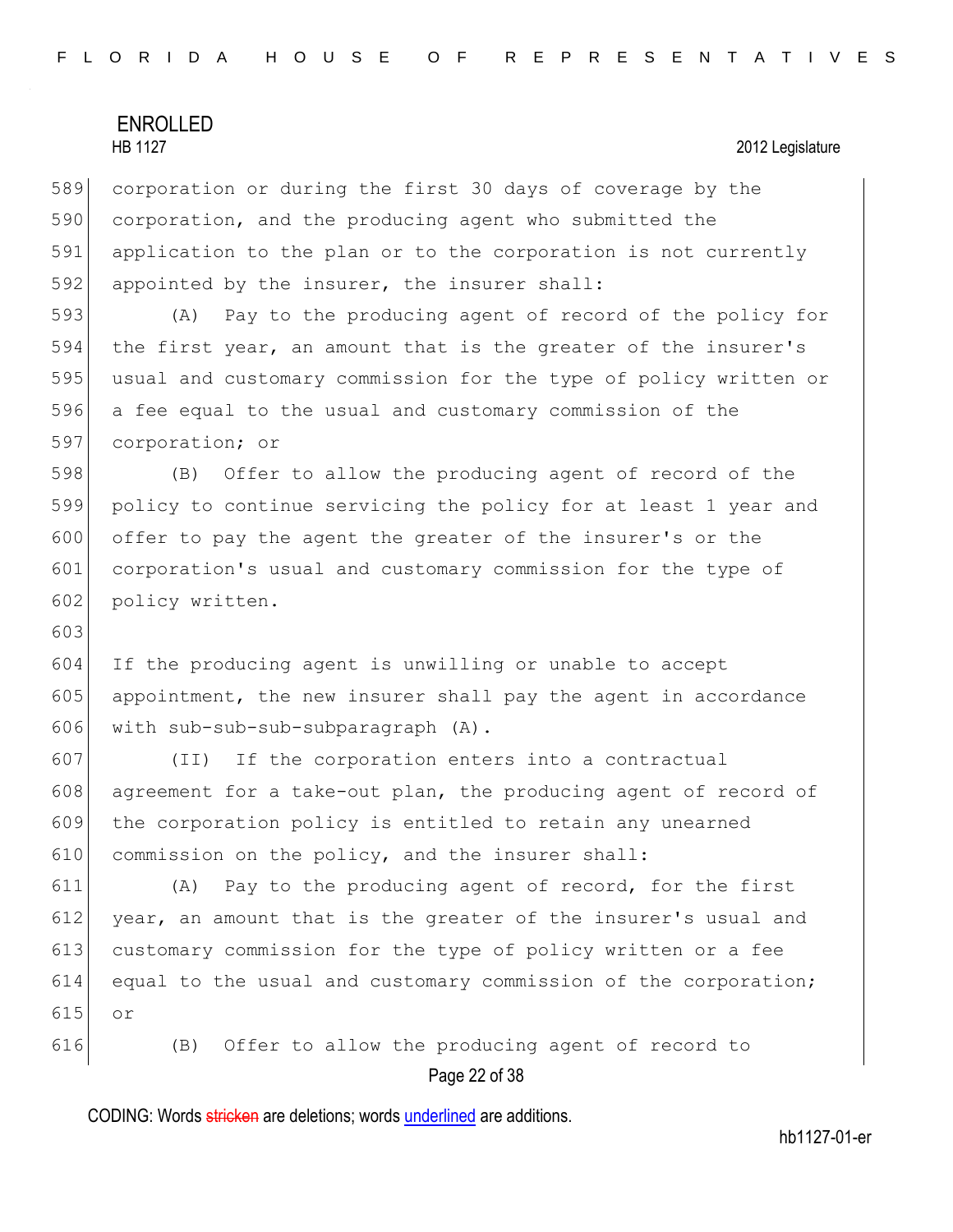continue servicing the policy for at least 1 year and offer to 618 pay the agent the greater of the insurer's or the corporation's usual and customary commission for the type of policy written. 

 If the producing agent is unwilling or unable to accept appointment, the new insurer shall pay the agent in accordance 623 with sub-sub-sub-subparagraph (A).

 b. With respect to commercial lines residential risks, for a new application to the corporation for coverage, if the risk 626 is offered coverage under a policy including wind coverage from an authorized insurer at its approved rate, the risk is not 628 eligible for a policy issued by the corporation unless the premium for coverage from the authorized insurer is more than 15 percent greater than the premium for comparable coverage from the corporation. If the risk is not able to obtain any such offer, the risk is eligible for a policy including wind coverage issued by the corporation. However, a policyholder of the corporation or a policyholder removed from the corporation through an assumption agreement until the end of the assumption period remains eligible for coverage from the corporation regardless of an offer of coverage from an authorized insurer or 638 surplus lines insurer.

 (I) If the risk accepts an offer of coverage through the market assistance plan or through a mechanism established by the corporation before a policy is issued to the risk by the corporation or during the first 30 days of coverage by the 643 corporation, and the producing agent who submitted the application to the plan or the corporation is not currently

### Page 23 of 38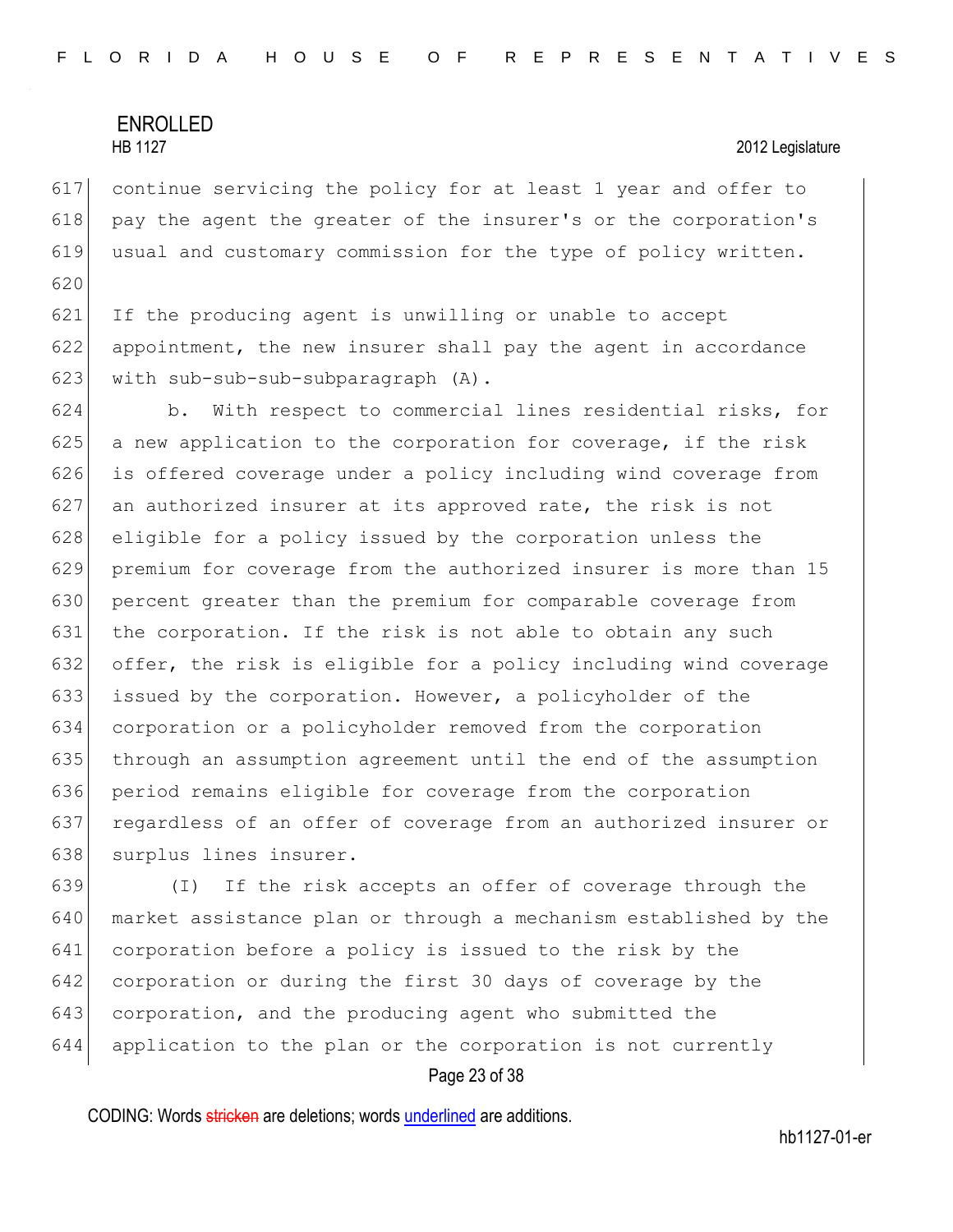656

645 appointed by the insurer, the insurer shall:

646 (A) Pay to the producing agent of record of the policy,  $647$  for the first year, an amount that is the greater of the 648 insurer's usual and customary commission for the type of policy 649 written or a fee equal to the usual and customary commission of 650 the corporation; or

 (B) Offer to allow the producing agent of record of the 652 policy to continue servicing the policy for at least 1 year and offer to pay the agent the greater of the insurer's or the corporation's usual and customary commission for the type of policy written.

657 If the producing agent is unwilling or unable to accept 658 appointment, the new insurer shall pay the agent in accordance 659 with sub-sub-sub-subparagraph (A).

660 (II) If the corporation enters into a contractual 661 agreement for a take-out plan, the producing agent of record of 662 the corporation policy is entitled to retain any unearned 663 commission on the policy, and the insurer shall:

664 (A) Pay to the producing agent of record, for the first 665 year, an amount that is the greater of the insurer's usual and 666 customary commission for the type of policy written or a fee 667 equal to the usual and customary commission of the corporation; 668 or

 (B) Offer to allow the producing agent of record to continue servicing the policy for at least 1 year and offer to pay the agent the greater of the insurer's or the corporation's 672 usual and customary commission for the type of policy written.

### Page 24 of 38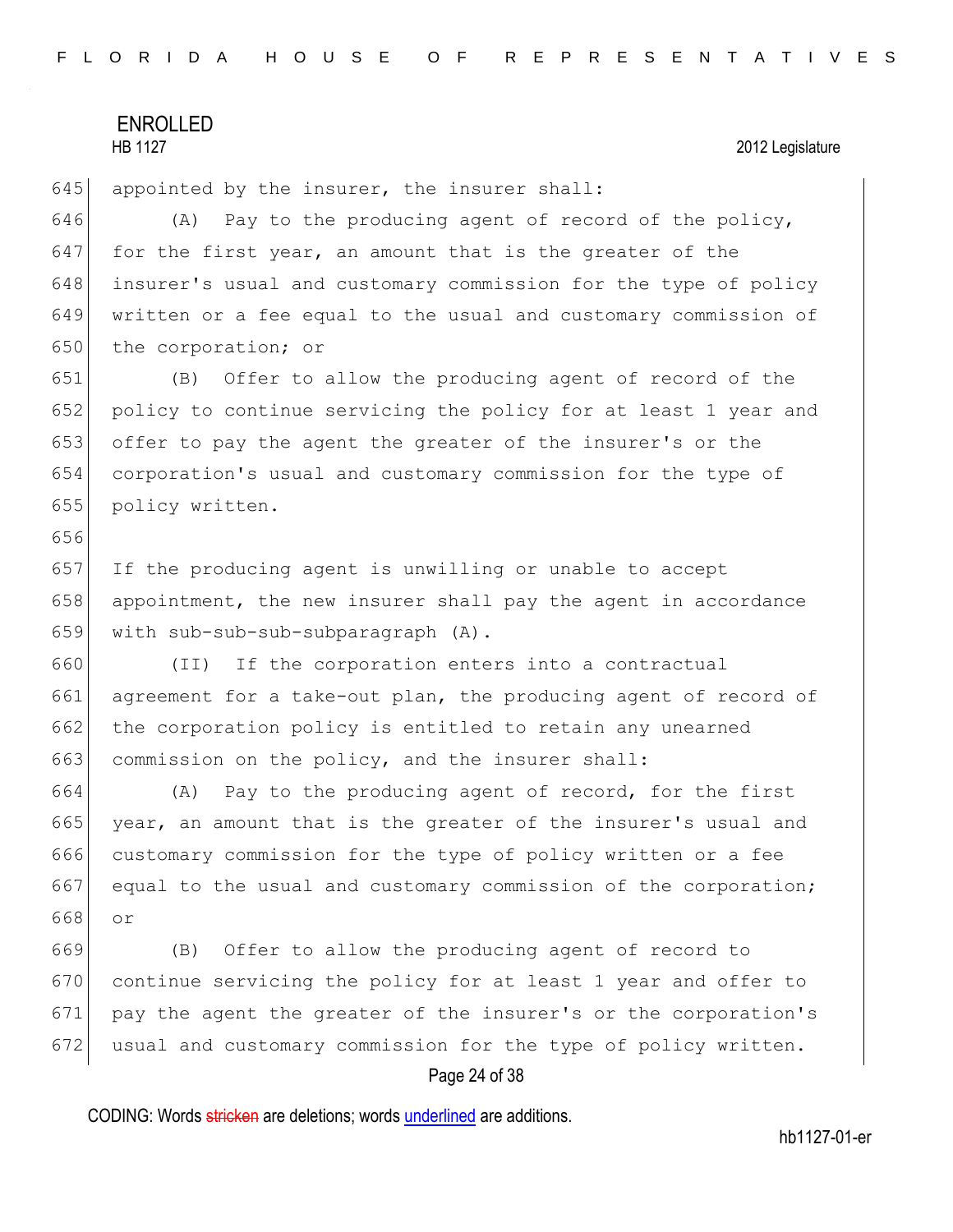673

674 If the producing agent is unwilling or unable to accept 675 appointment, the new insurer shall pay the agent in accordance 676 with sub-sub-sub-subparagraph (A).

 c. For purposes of determining comparable coverage under 678 sub-subparagraphs a. and b., the comparison must be based on those forms and coverages that are reasonably comparable. The 680 corporation may rely on a determination of comparable coverage and premium made by the producing agent who submits the application to the corporation, made in the agent's capacity as 683 the corporation's agent. A comparison may be made solely of the premium with respect to the main building or structure only on 685 the following basis: the same coverage A or other building limits; the same percentage hurricane deductible that applies on an annual basis or that applies to each hurricane for commercial 688 residential property; the same percentage of ordinance and law coverage, if the same limit is offered by both the corporation and the authorized insurer; the same mitigation credits, to the extent the same types of credits are offered both by the corporation and the authorized insurer; the same method for loss payment, such as replacement cost or actual cash value, if the 694 same method is offered both by the corporation and the 695 authorized insurer in accordance with underwriting rules; and any other form or coverage that is reasonably comparable as determined by the board. If an application is submitted to the 698 corporation for wind-only coverage in the coastal account, the premium for the corporation's wind-only policy plus the premium 700 for the ex-wind policy that is offered by an authorized insurer

### Page 25 of 38

CODING: Words stricken are deletions; words underlined are additions.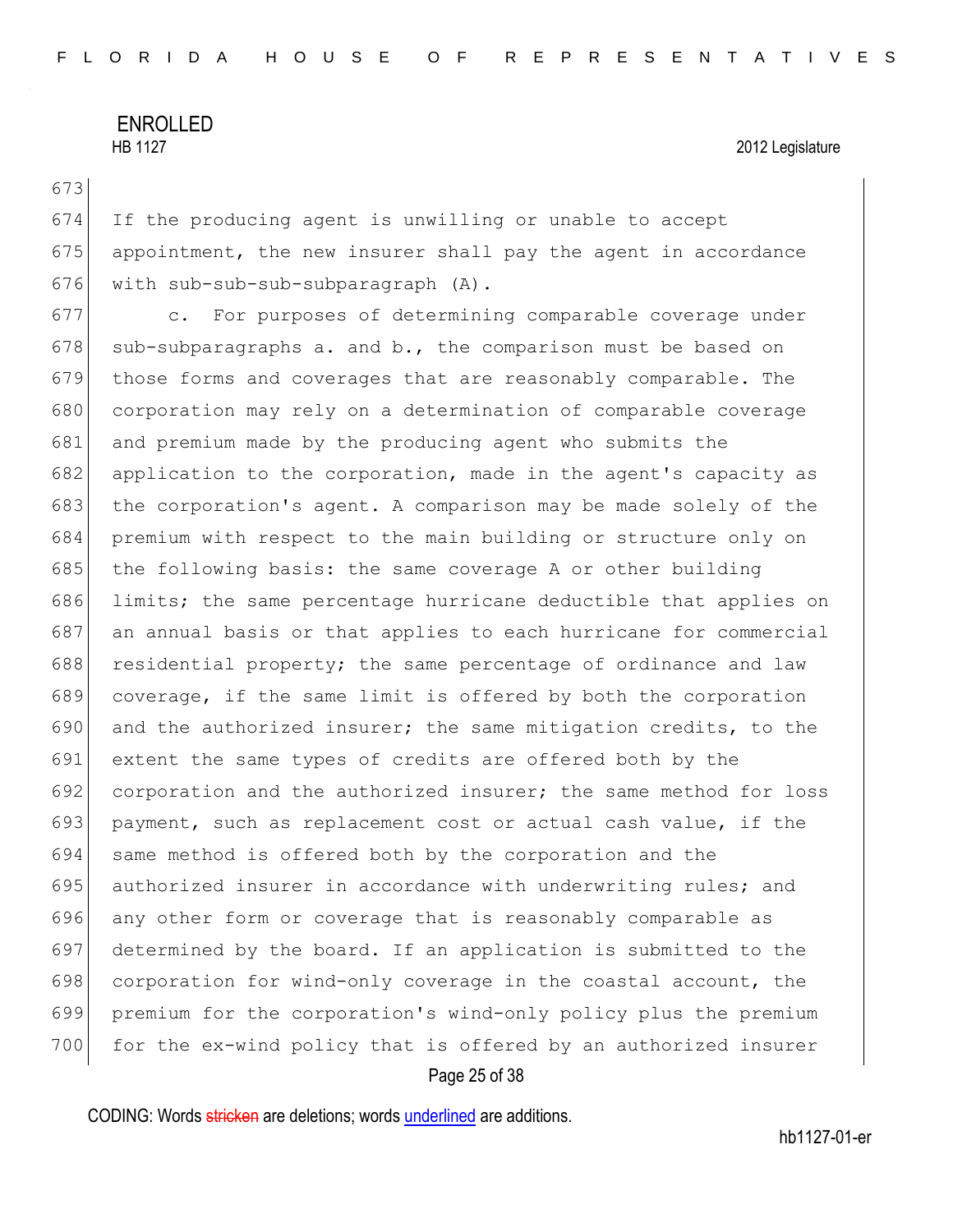701 to the applicant must be compared to the premium for multiperil 702 coverage offered by an authorized insurer, subject to the 703 standards for comparison specified in this subparagraph. If the 704 corporation or the applicant requests from the authorized 705 insurer a breakdown of the premium of the offer by types of 706 coverage so that a comparison may be made by the corporation or 707 its agent and the authorized insurer refuses or is unable to 708 provide such information, the corporation may treat the offer as 709 not being an offer of coverage from an authorized insurer at the 710 insurer's approved rate.

711 6. Must include rules for classifications of risks and 712 rates.

713 713 7. Must provide that if premium and investment income for an account attributable to a particular calendar year are in excess of projected losses and expenses for the account attributable to that year, such excess shall be held in surplus in the account. Such surplus must be available to defray deficits in that account as to future years and used for that purpose before assessing assessable insurers and assessable 720 insureds as to any calendar year.

 8. Must provide objective criteria and procedures to be uniformly applied to all applicants in determining whether an individual risk is so hazardous as to be uninsurable. In making this determination and in establishing the criteria and 725 procedures, the following must be considered:

726 a. Whether the likelihood of a loss for the individual 727 risk is substantially higher than for other risks of the same 728 class; and

### Page 26 of 38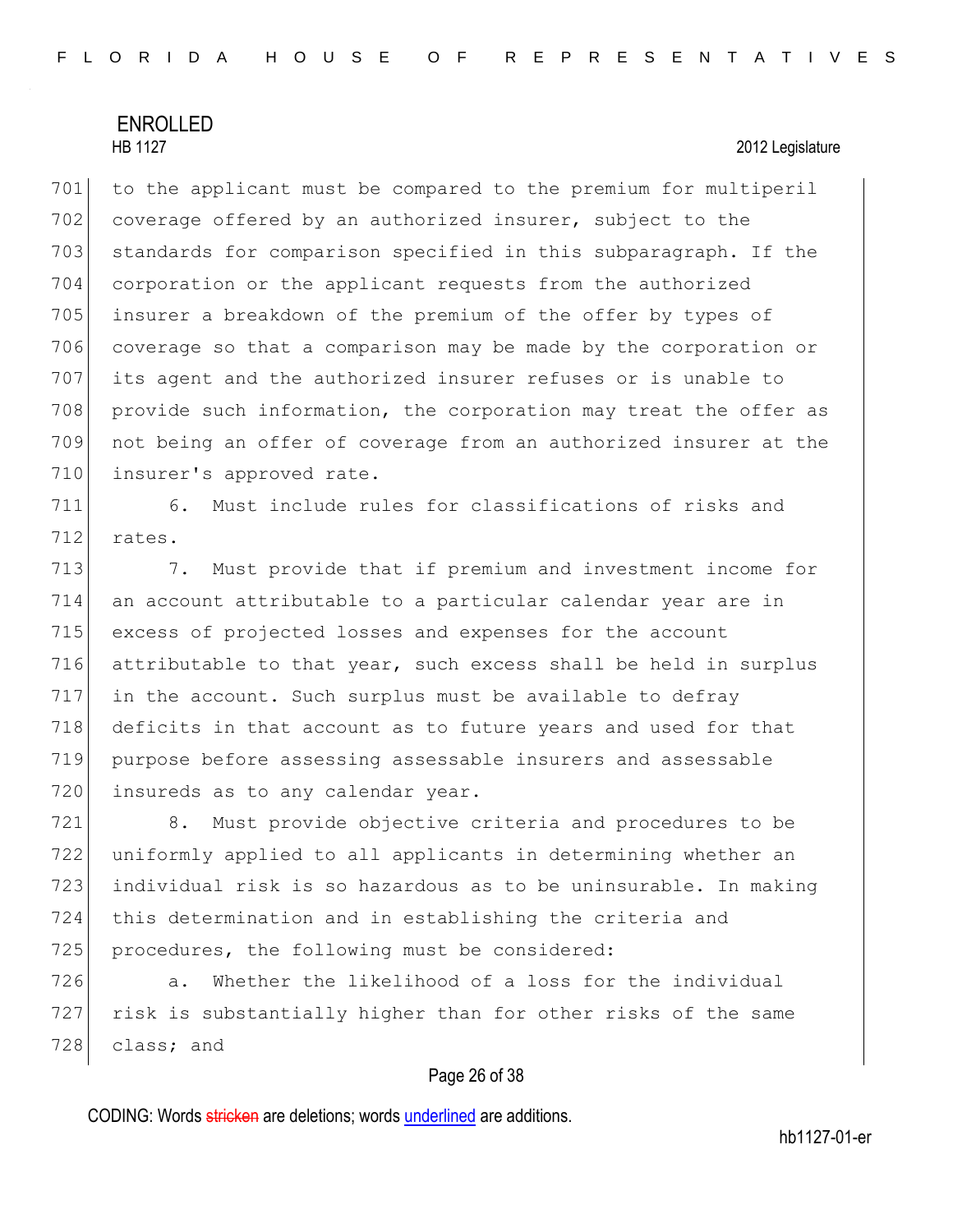729 b. Whether the uncertainty associated with the individual 730 risk is such that an appropriate premium cannot be determined. 731

732 The acceptance or rejection of a risk by the corporation shall 733 be construed as the private placement of insurance, and the 734 provisions of chapter 120 do not apply.

735 9. Must provide that the corporation make its best efforts 736 to procure catastrophe reinsurance at reasonable rates, to cover 737 its projected 100-year probable maximum loss as determined by 738 the board of governors.

 10. The policies issued by the corporation must provide that if the corporation or the market assistance plan obtains an offer from an authorized insurer to cover the risk at its approved rates, the risk is no longer eligible for renewal 743 through the corporation, except as otherwise provided in this subsection.

745 11. Corporation policies and applications must include a 746 notice that the corporation policy could, under this section, be 747 replaced with a policy issued by an authorized insurer which 748 does not provide coverage identical to the coverage provided by 749 the corporation. The notice must also specify that acceptance of 750 corporation coverage creates a conclusive presumption that the 751 applicant or policyholder is aware of this potential.

752 12. May establish, subject to approval by the office, 753 different eligibility requirements and operational procedures 754 for any line or type of coverage for any specified county or 755 area if the board determines that such changes are justified due 756 to the voluntary market being sufficiently stable and

### Page 27 of 38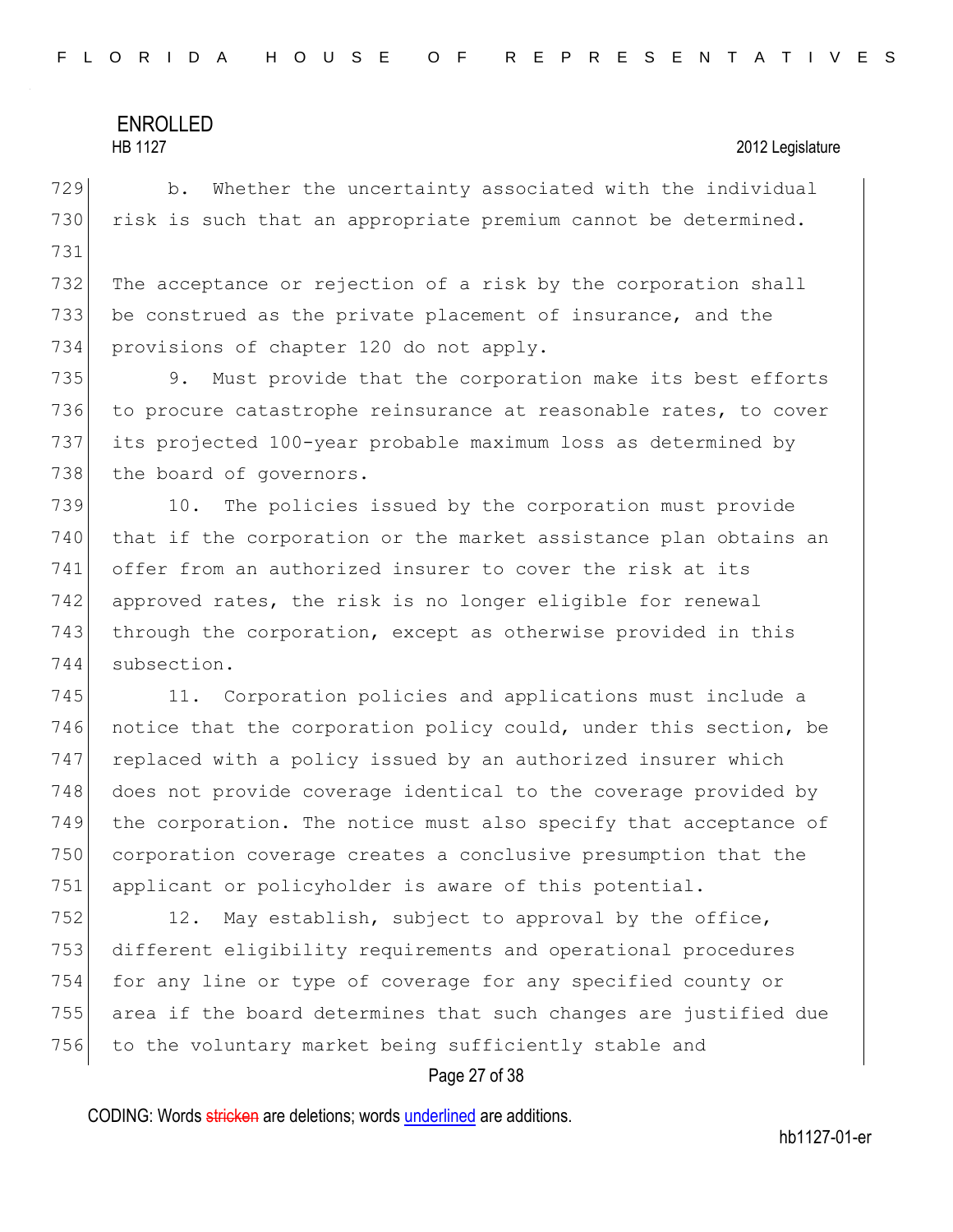competitive in such area or for such line or type of coverage 758 and that consumers who, in good faith, are unable to obtain insurance through the voluntary market through ordinary methods continue to have access to coverage from the corporation. If 761 coverage is sought in connection with a real property transfer, the requirements and procedures may not provide an effective date of coverage later than the date of the closing of the  $\vert$  transfer as established by the transferor, the transferee, and, 765 if applicable, the lender.

766 13. Must provide that, with respect to the coastal 767 account, any assessable insurer with a surplus as to 768 policyholders of \$25 million or less writing 25 percent or more 769 of its total countrywide property insurance premiums in this  $770$  state may petition the office, within the first 90 days of each 771 calendar year, to qualify as a limited apportionment company. A 772 regular assessment levied by the corporation on a limited 773 apportionment company for a deficit incurred by the corporation 774 for the coastal account may be paid to the corporation on a 775 monthly basis as the assessments are collected by the limited 776 apportionment company from its insureds pursuant to s. 627.3512, 777 but a limited apportionment company must begin collecting the 778 regular assessments not later than 90 days after the regular 779 assessments are levied by the corporation, and the regular 780 assessments assessment must be paid in full within 15 42 months 781 after being levied by the corporation. A limited apportionment 782 company shall collect from its policyholders any emergency 783 assessment imposed under sub-subparagraph (b)3.d. The plan must 784 provide that, if the office determines that any regular

### Page 28 of 38

CODING: Words stricken are deletions; words underlined are additions.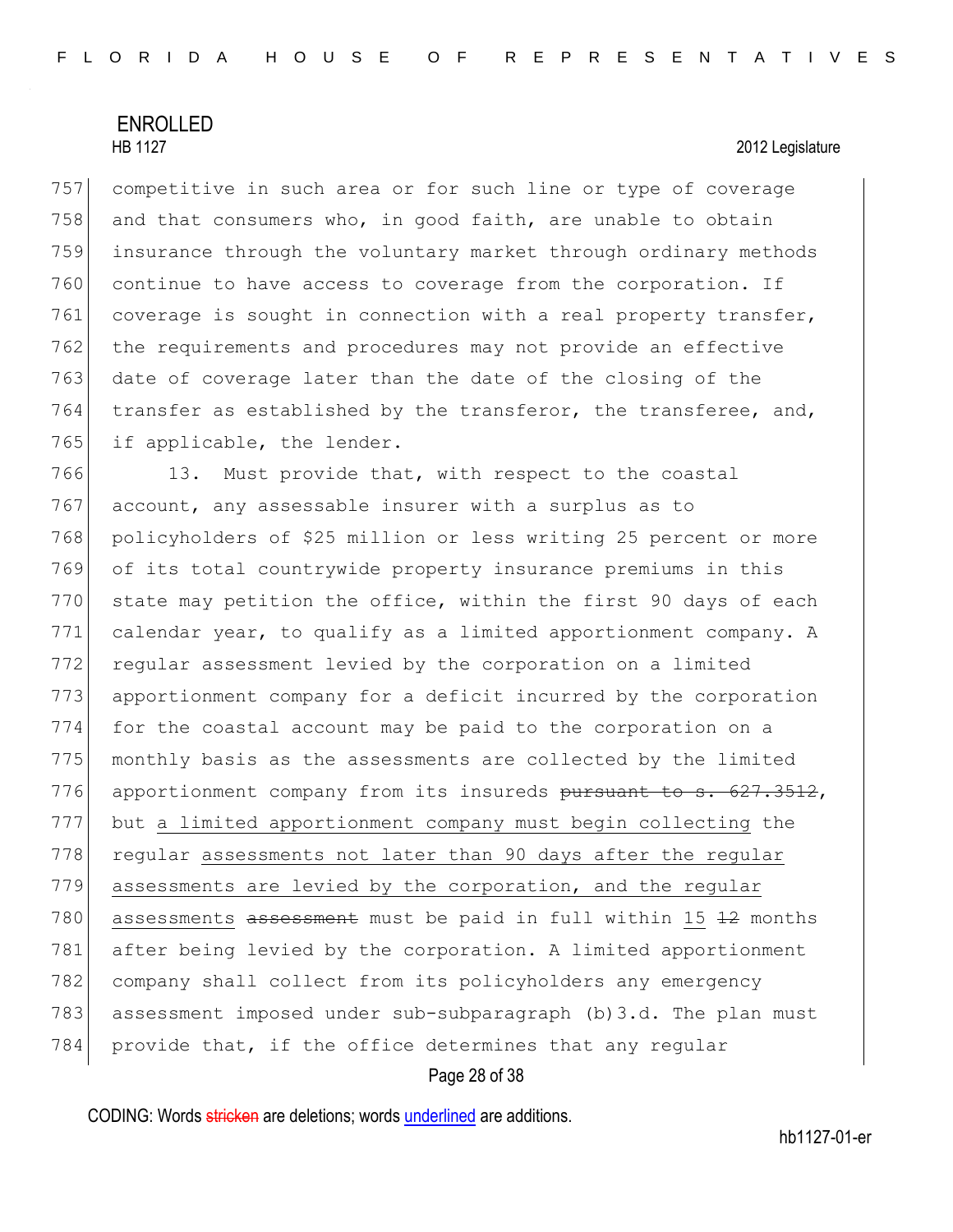785 assessment will result in an impairment of the surplus of a 786 limited apportionment company, the office may direct that all or 787 part of such assessment be deferred as provided in subparagraph 788 (q)4. However, an emergency assessment to be collected from 789 policyholders under sub-subparagraph (b)3.d. may not be limited 790 or deferred.

791 14. Must provide that the corporation appoint as its licensed agents only those agents who also hold an appointment as defined in s. 626.015(3) with an insurer who at the time of the agent's initial appointment by the corporation is authorized 795 to write and is actually writing personal lines residential property coverage, commercial residential property coverage, or commercial nonresidential property coverage within the state.

798 15. Must provide a premium payment plan option to its 799 policyholders which, at a minimum, allows for quarterly and 800 semiannual payment of premiums. A monthly payment plan may, but 801 is not required to, be offered.

802 16. Must limit coverage on mobile homes or manufactured 803 homes built before 1994 to actual cash value of the dwelling 804 rather than replacement costs of the dwelling.

805 17. May provide such limits of coverage as the board 806 determines, consistent with the requirements of this subsection.

807 18. May require commercial property to meet specified 808 hurricane mitigation construction features as a condition of 809 eligibility for coverage.

810 19. Must provide that new or renewal policies issued by 811 the corporation on or after January 1, 2012, which cover 812 sinkhole loss do not include coverage for any loss to

### Page 29 of 38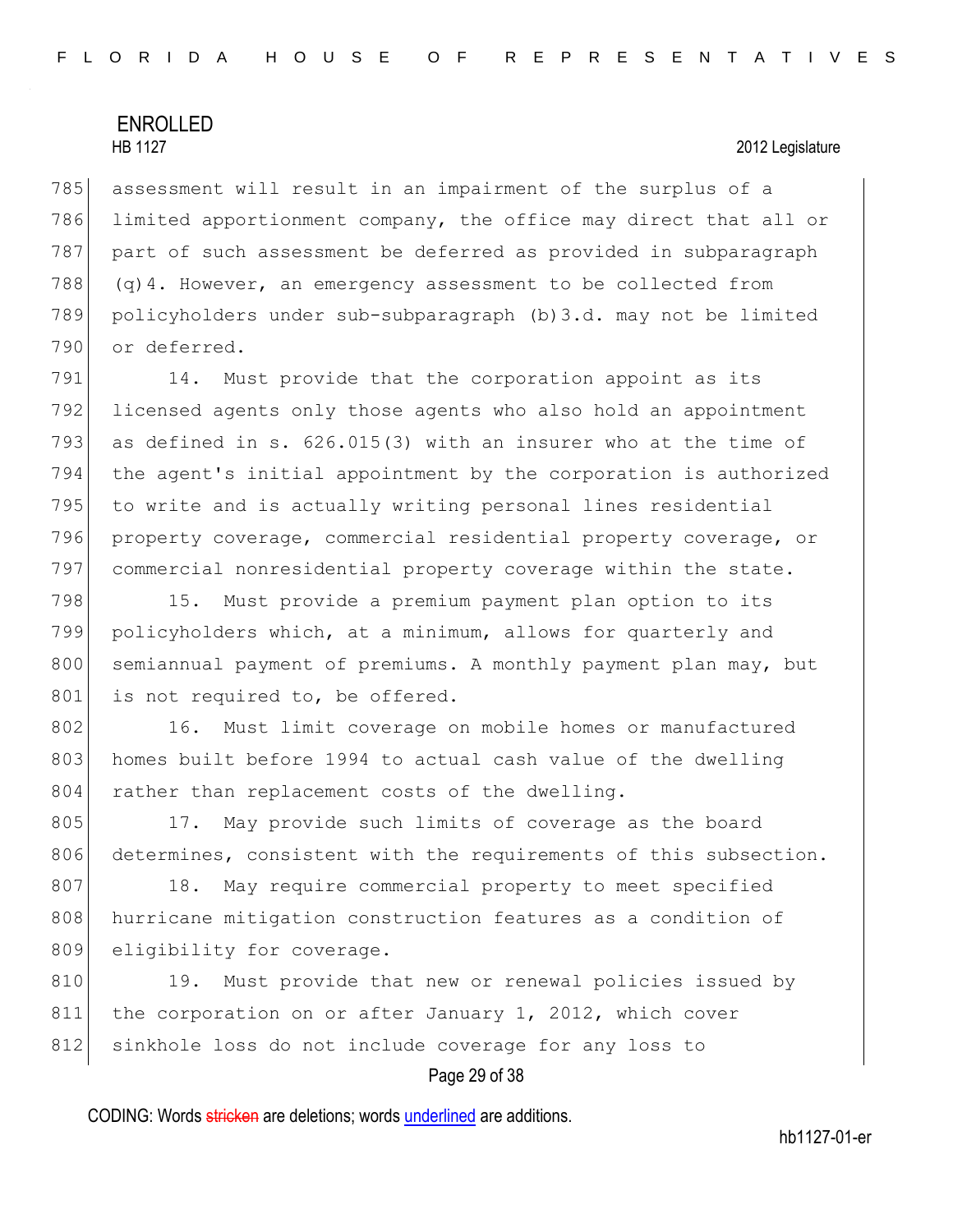823

826

813 appurtenant structures, driveways, sidewalks, decks, or patios 814 that are directly or indirectly caused by sinkhole activity. The 815 corporation shall exclude such coverage using a notice of 816 coverage change, which may be included with the policy renewal, 817 and not by issuance of a notice of nonrenewal of the excluded 818 coverage upon renewal of the current policy.

819 20. As of January 1, 2012, must require that the agent 820 obtain from an applicant for coverage from the corporation an 821 acknowledgement signed by the applicant, which includes, at a 822 minimum, the following statement:

# 824 ACKNOWLEDGEMENT OF POTENTIAL SURCHARGE 825 AND ASSESSMENT LIABILITY:

827 1. AS A POLICYHOLDER OF CITIZENS PROPERTY INSURANCE 828 CORPORATION, I UNDERSTAND THAT IF THE CORPORATION SUSTAINS A 829 DEFICIT AS A RESULT OF HURRICANE LOSSES OR FOR ANY OTHER REASON, 830 MY POLICY COULD BE SUBJECT TO SURCHARGES, WHICH WILL BE DUE AND 831 PAYABLE UPON RENEWAL, CANCELLATION, OR TERMINATION OF THE 832 POLICY, AND THAT THE SURCHARGES COULD BE AS HIGH AS 45 PERCENT 833 OF MY PREMIUM, OR A DIFFERENT AMOUNT AS IMPOSED BY THE FLORIDA 834 LEGISLATURE.

835 2. I ALSO UNDERSTAND THAT I MAY BE SUBJECT TO EMERGENCY 836 ASSESSMENTS TO THE SAME EXTENT AS POLICYHOLDERS OF OTHER 837 INSURANCE COMPANIES, OR A DIFFERENT AMOUNT AS IMPOSED BY THE 838 FLORIDA LEGISLATURE.

839 3. I ALSO UNDERSTAND THAT CITIZENS PROPERTY INSURANCE 840 CORPORATION IS NOT SUPPORTED BY THE FULL FAITH AND CREDIT OF THE

### Page 30 of 38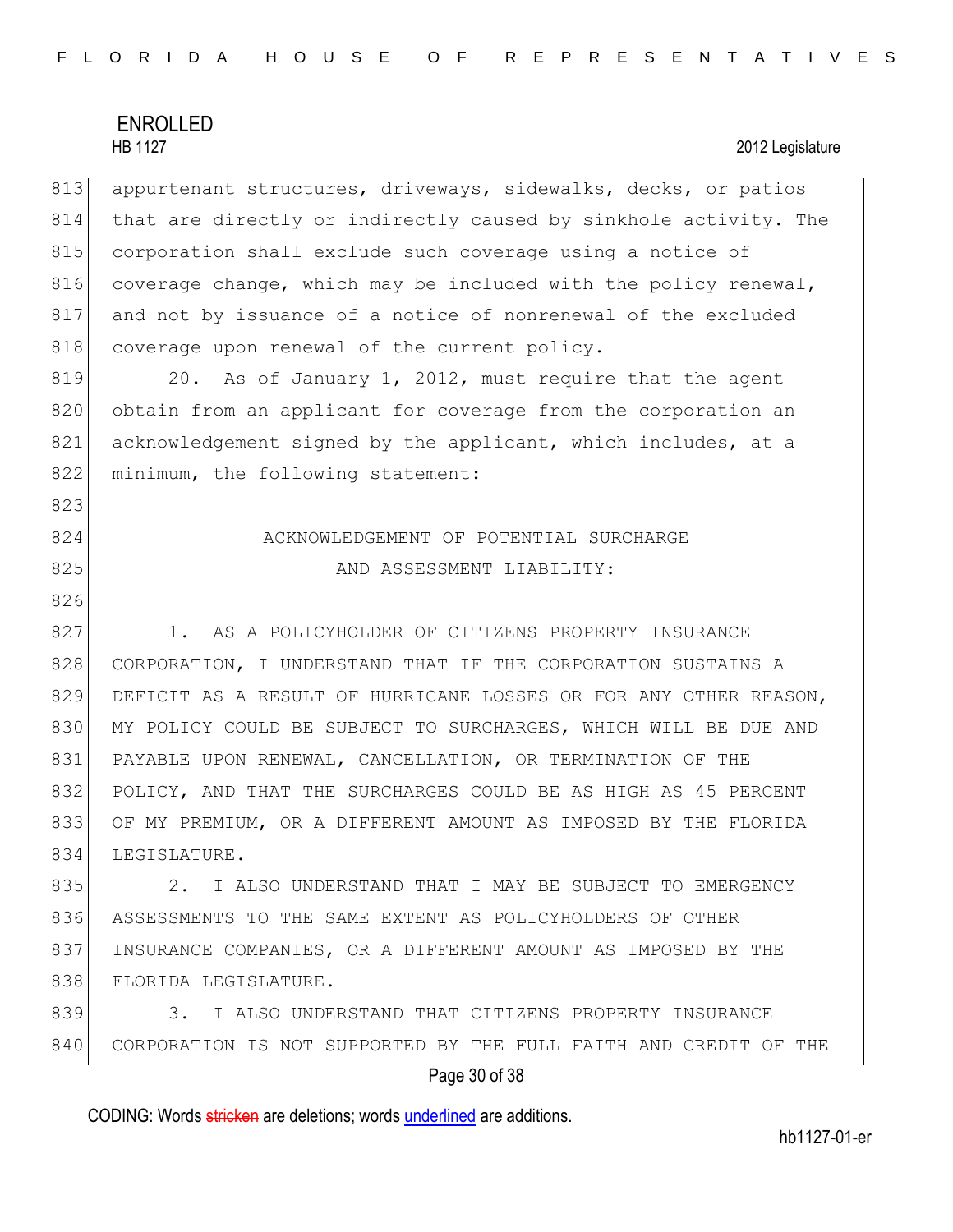842

| 8411 |  | STATE OF FLORIDA. |
|------|--|-------------------|
|      |  |                   |

843 a. The corporation shall maintain, in electronic format or 844 otherwise, a copy of the applicant's signed acknowledgement and 845 provide a copy of the statement to the policyholder as part of 846 the first renewal after the effective date of this subparagraph.

847 b. The signed acknowledgement form creates a conclusive 848 presumption that the policyholder understood and accepted his or 849 her potential surcharge and assessment liability as a 850 policyholder of the corporation.

851 (q)1. The corporation shall certify to the office its 852 needs for annual assessments as to a particular calendar year, 853 and for any interim assessments that it deems to be necessary to 854 sustain operations as to a particular year pending the receipt 855 of annual assessments. Upon verification, the office shall 856 approve such certification, and the corporation shall levy such 857 annual or interim assessments. Such assessments shall be 858 prorated as provided in paragraph (b). The corporation shall 859 take all reasonable and prudent steps necessary to collect the 860 amount of assessments assessment due from each assessable 861 insurer, including, if prudent, filing suit to collect the 862 assessments, and the office may provide such assistance to the 863 corporation it deems appropriate such assessment. If the 864 corporation is unable to collect an assessment from any 865 assessable insurer, the uncollected assessments shall be levied 866 as an additional assessment against the assessable insurers and 867 any assessable insurer required to pay an additional assessment 868 as a result of such failure to pay shall have a cause of action

Page 31 of 38

CODING: Words stricken are deletions; words underlined are additions.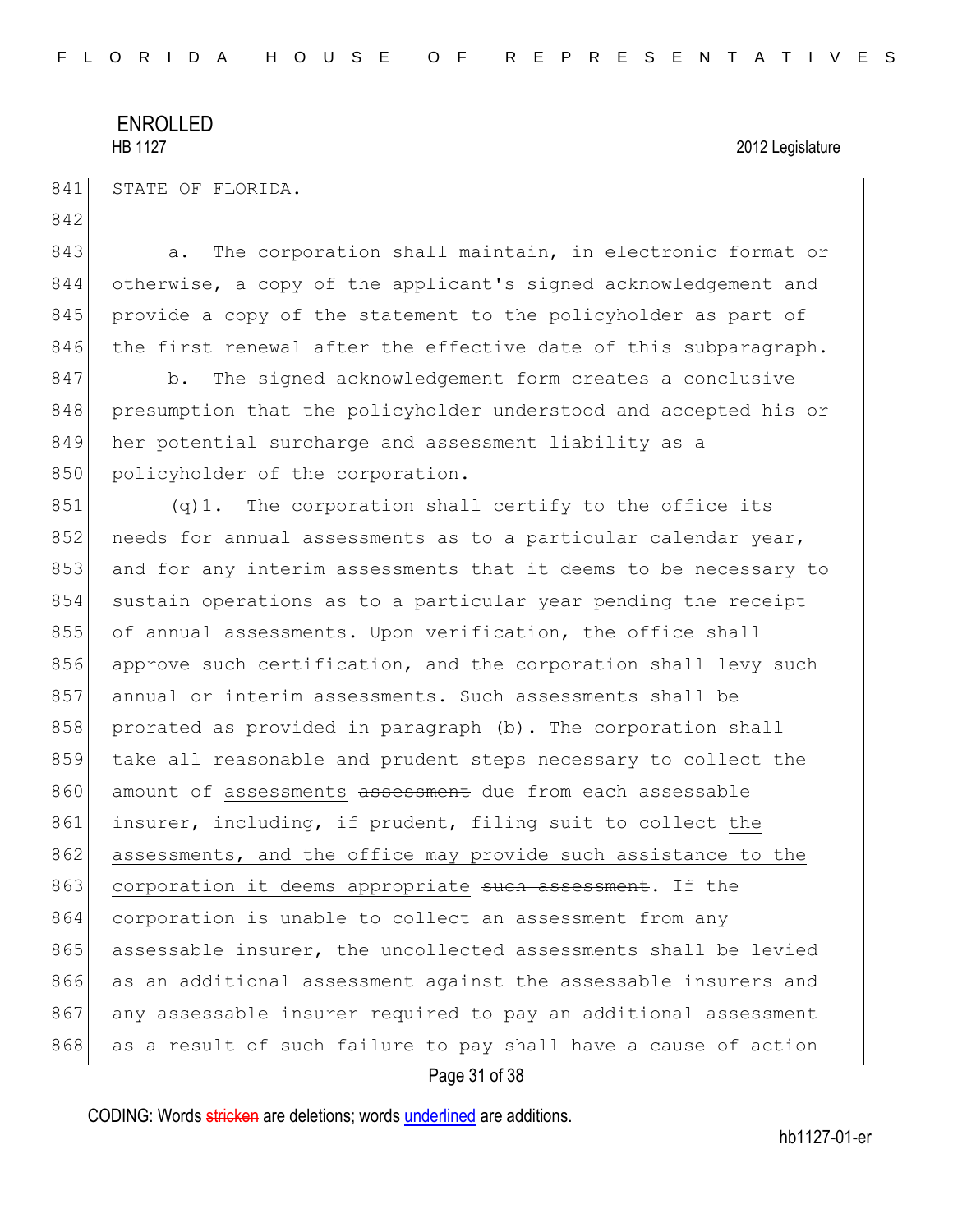869 against such nonpaying assessable insurer. Assessments shall be 870 included as an appropriate factor in the making of rates. The 871 failure of a surplus lines agent to collect and remit any 872 regular or emergency assessment levied by the corporation is 873 considered to be a violation of s. 626.936 and subjects the 874 surplus lines agent to the penalties provided in that section.

875 2. The governing body of any unit of local government, any 876 residents of which are insured by the corporation, may issue 877 bonds as defined in s. 125.013 or s. 166.101 from time to time  $878$  to fund an assistance program, in conjunction with the 879 corporation, for the purpose of defraying deficits of the 880 corporation. In order to avoid needless and indiscriminate 881 proliferation, duplication, and fragmentation of such assistance 882 programs, any unit of local government, any residents of which 883 are insured by the corporation, may provide for the payment of 884 losses, regardless of whether or not the losses occurred within 885 or outside of the territorial jurisdiction of the local 886 government. Revenue bonds under this subparagraph may not be 887 issued until validated pursuant to chapter 75, unless a state of 888 emergency is declared by executive order or proclamation of the 889 Governor pursuant to s. 252.36 making such findings as are 890 necessary to determine that it is in the best interests of, and 891 necessary for, the protection of the public health, safety, and 892 general welfare of residents of this state and declaring it an 893 essential public purpose to permit certain municipalities or 894 counties to issue such bonds as will permit relief to claimants 895 and policyholders of the corporation. Any such unit of local 896 government may enter into such contracts with the corporation

### Page 32 of 38

CODING: Words stricken are deletions; words underlined are additions.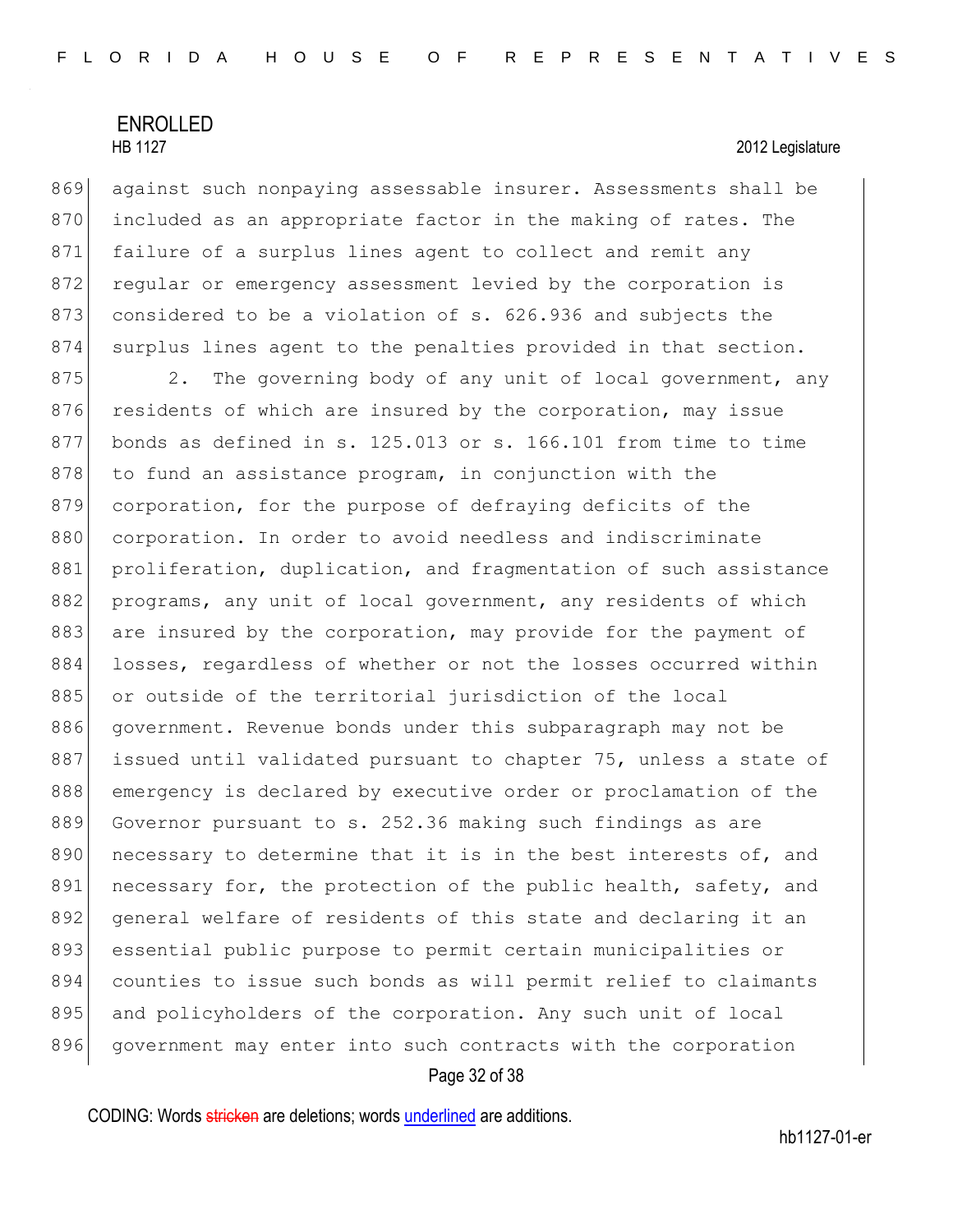897 and with any other entity created pursuant to this subsection as 898 are necessary to carry out this paragraph. Any bonds issued 899 under this subparagraph shall be payable from and secured by 900 moneys received by the corporation from emergency assessments 901 under sub-subparagraph  $(b)$  3.d., and assigned and pledged to or 902 on behalf of the unit of local government for the benefit of the 903 holders of such bonds. The funds, credit, property, and taxing 904 power of the state or of the unit of local government shall not 905 be pledged for the payment of such bonds.

906 3.a. The corporation shall adopt one or more programs 907 subject to approval by the office for the reduction of both new 908 and renewal writings in the corporation. Beginning January 1, 909 2008, any program the corporation adopts for the payment of 910 bonuses to an insurer for each risk the insurer removes from the 911 corporation shall comply with s. 627.3511(2) and may not exceed 912 the amount referenced in s. 627.3511(2) for each risk removed. 913 The corporation may consider any prudent and not unfairly 914 discriminatory approach to reducing corporation writings, and 915 may adopt a credit against assessment liability or other 916 liability that provides an incentive for insurers to take risks 917 out of the corporation and to keep risks out of the corporation 918 by maintaining or increasing voluntary writings in counties or 919 areas in which corporation risks are highly concentrated and a 920 program to provide a formula under which an insurer voluntarily 921 taking risks out of the corporation by maintaining or increasing 922 voluntary writings will be relieved wholly or partially from 923 assessments under sub-subparagraphs (b) 3.a. and b. However, any 924 "take-out bonus" or payment to an insurer must be conditioned on

### Page 33 of 38

CODING: Words stricken are deletions; words underlined are additions.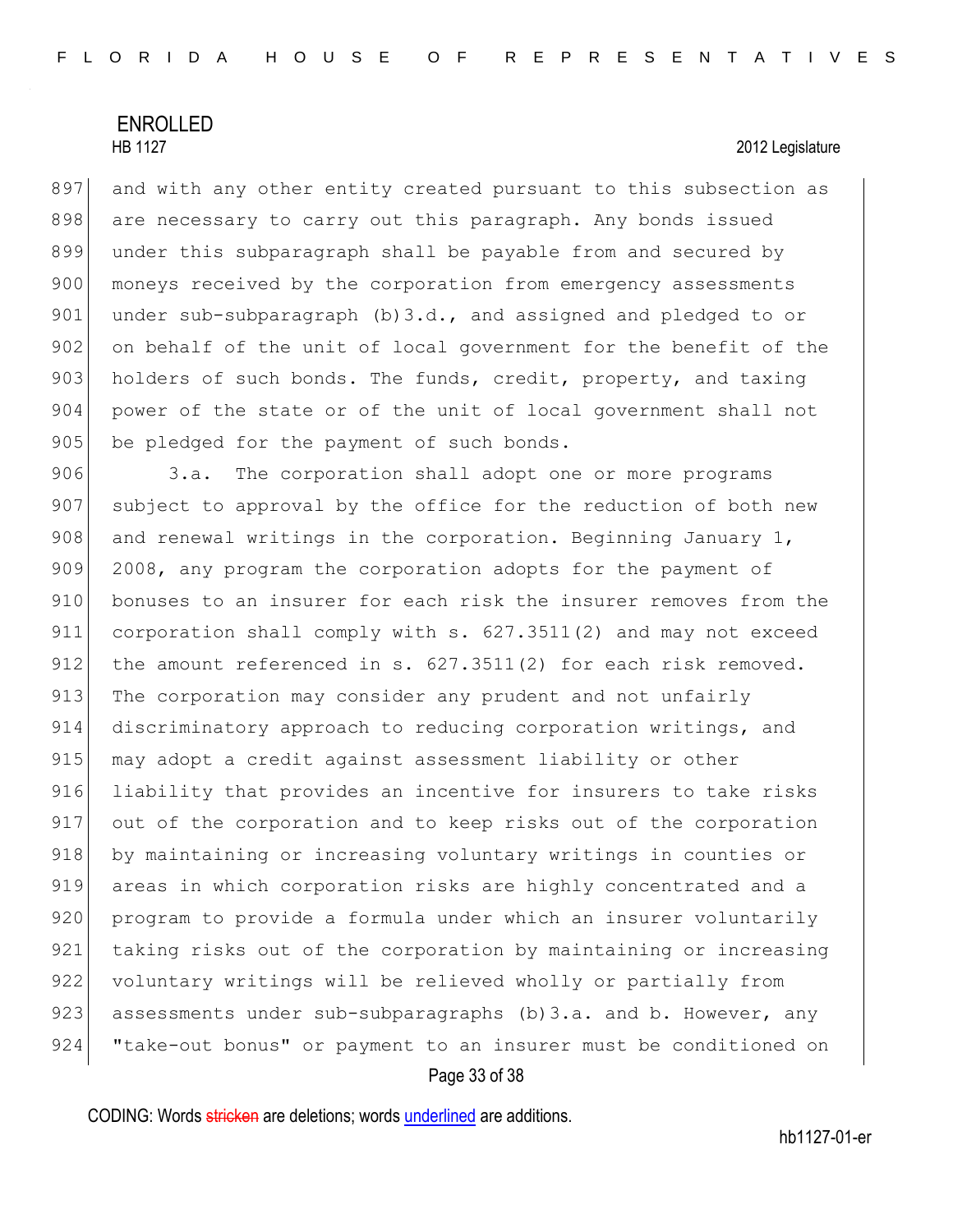925 the property being insured for at least 5 years by the insurer, 926 unless canceled or nonrenewed by the policyholder. If the policy 927 is canceled or nonrenewed by the policyholder before the end of 928 the 5-year period, the amount of the take-out bonus must be 929 prorated for the time period the policy was insured. When the 930 corporation enters into a contractual agreement for a take-out 931 plan, the producing agent of record of the corporation policy is 932 entitled to retain any unearned commission on such policy, and 933 the insurer shall either:

934 (I) Pay to the producing agent of record of the policy, 935 for the first year, an amount which is the greater of the 936 insurer's usual and customary commission for the type of policy 937 written or a policy fee equal to the usual and customary 938 commission of the corporation; or

939 (II) Offer to allow the producing agent of record of the 940 policy to continue servicing the policy for a period of not less 941 than 1 year and offer to pay the agent the insurer's usual and 942 customary commission for the type of policy written. If the 943 producing agent is unwilling or unable to accept appointment by 944 the new insurer, the new insurer shall pay the agent in 945 accordance with sub-sub-subparagraph (I).

946 b. Any credit or exemption from regular assessments 947 adopted under this subparagraph shall last no longer than the 3 948 years following the cancellation or expiration of the policy by 949 the corporation. With the approval of the office, the board may 950 extend such credits for an additional year if the insurer 951 guarantees an additional year of renewability for all policies 952 removed from the corporation, or for 2 additional years if the

### Page 34 of 38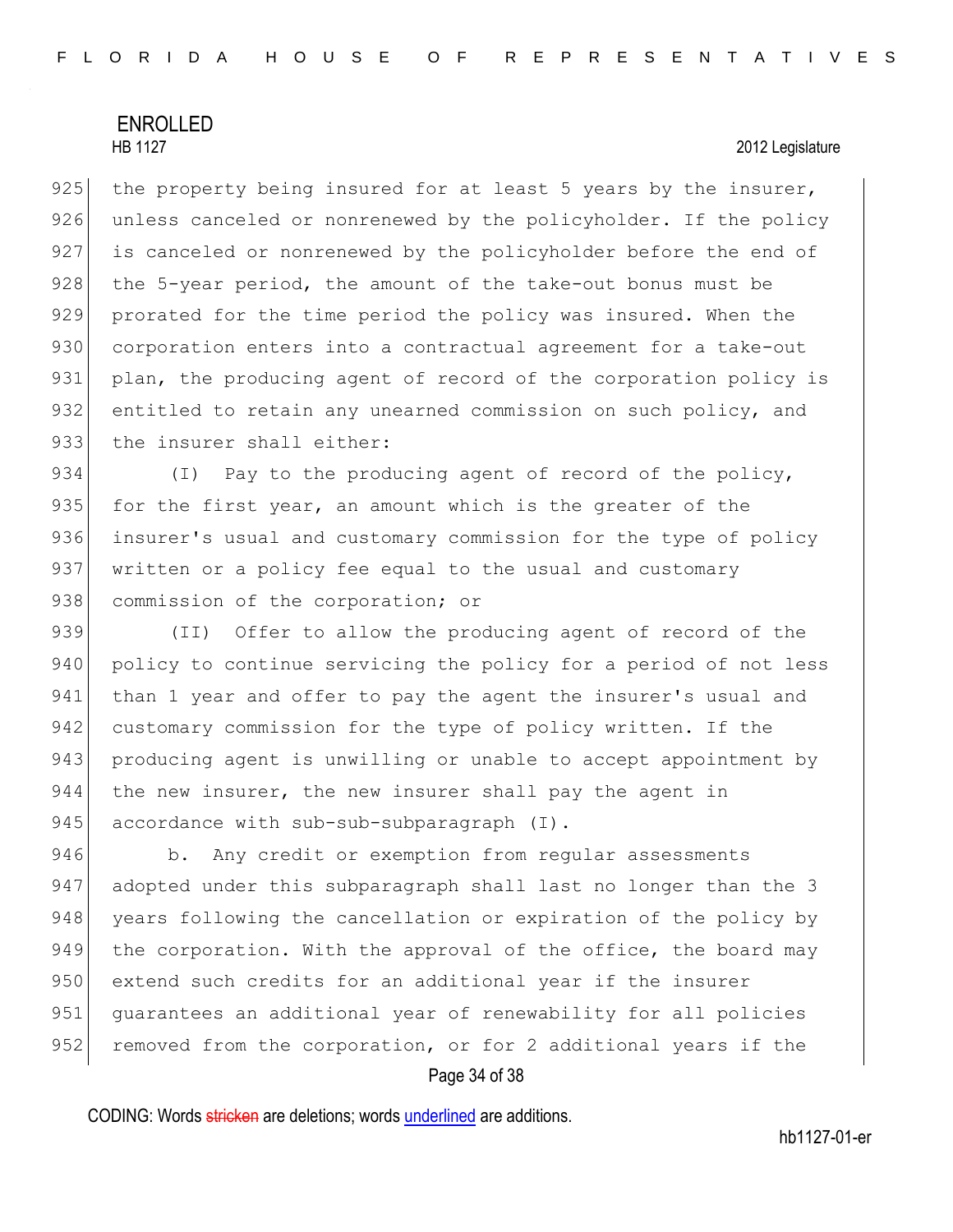953 insurer quarantees 2 additional years of renewability for all 954 policies so removed.

955 c. There shall be no credit, limitation, exemption, or 956 deferment from emergency assessments to be collected from 957 policyholders pursuant to sub-subparagraph (b) 3.d.

958 4. The plan shall provide for the deferment, in whole or 959 in part, of the assessment of an assessable insurer, other than 960 an emergency assessment collected from policyholders pursuant to 961 sub-subparagraph  $(b)$ 3.d., if the office finds that payment of 962 the assessment would endanger or impair the solvency of the 963 insurer. In the event an assessment against an assessable 964 insurer is deferred in whole or in part, the amount by which 965 such assessment is deferred may be assessed against the other 966 assessable insurers in a manner consistent with the basis for 967 assessments set forth in paragraph (b).

968 5. Effective July 1, 2007, in order to evaluate the costs 969 and benefits of approved take-out plans, if the corporation pays 970 a bonus or other payment to an insurer for an approved take-out 971 plan, it shall maintain a record of the address or such other 972 identifying information on the property or risk removed in order 973 to track if and when the property or risk is later insured by 974 the corporation.

975 6. Any policy taken out, assumed, or removed from the 976 corporation is, as of the effective date of the take-out, 977 assumption, or removal, direct insurance issued by the insurer 978 and not by the corporation, even if the corporation continues to 979 service the policies. This subparagraph applies to policies of 980 the corporation and not policies taken out, assumed, or removed

### Page 35 of 38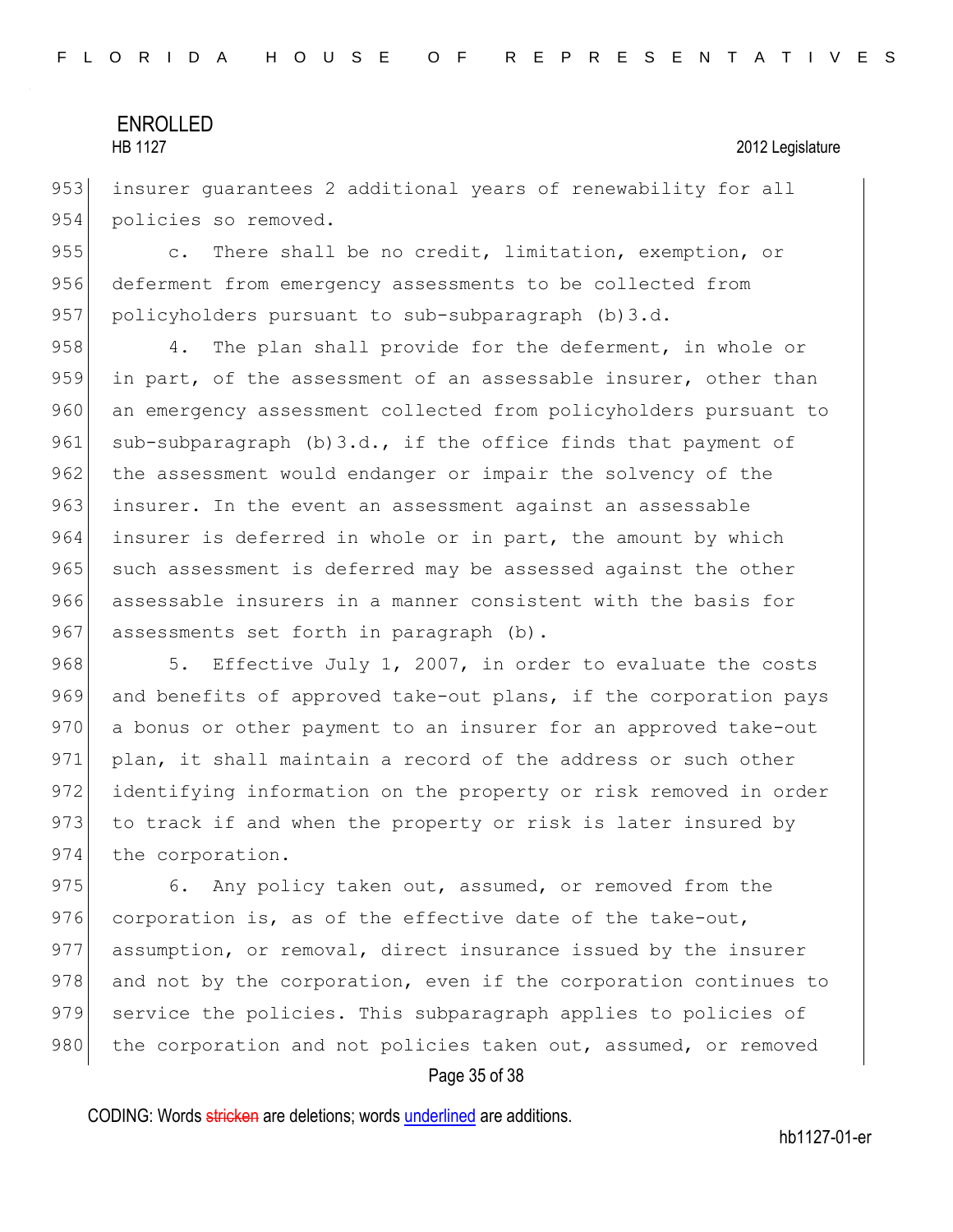981 from any other entity.

982 (w) Notwithstanding any other provision of law: 983 1. The pledge or sale of, the lien upon, and the security 984 interest in any rights, revenues, or other assets of the 985 corporation created or purported to be created pursuant to any 986 financing documents to secure any bonds or other indebtedness of 987 the corporation shall be and remain valid and enforceable, 988 | notwithstanding the commencement of and during the continuation 989 of, and after, any rehabilitation, insolvency, liquidation, 990 bankruptcy, receivership, conservatorship, reorganization, or 991 similar proceeding against the corporation under the laws of 992 this state.

993 2. The No such proceeding does not shall relieve the 994 corporation of its obligation, or otherwise affect its ability 995 to perform its obligation, to continue to collect, or levy and 996 collect, assessments, policyholder surcharges market 997 equalization or other surcharges under sub-subparagraph (b)  $3.i.$ 998  $\vert$  subparagraph  $\vert c \rangle$ 10., or any other rights, revenues, or other 999 assets of the corporation pledged pursuant to any financing 1000 documents.

1001 3. Each such pledge or sale of, lien upon, and security 1002 interest in, including the priority of such pledge, lien, or 1003 security interest, any such assessments, policyholder surcharges 1004 market equalization or other surcharges, or other rights, 1005 revenues, or other assets which are collected, or levied and 1006 collected, after the commencement of and during the pendency of, 1007 or after, any such proceeding shall continue unaffected by such 1008 proceeding. As used in this subsection, the term "financing"

### Page 36 of 38

CODING: Words stricken are deletions; words underlined are additions.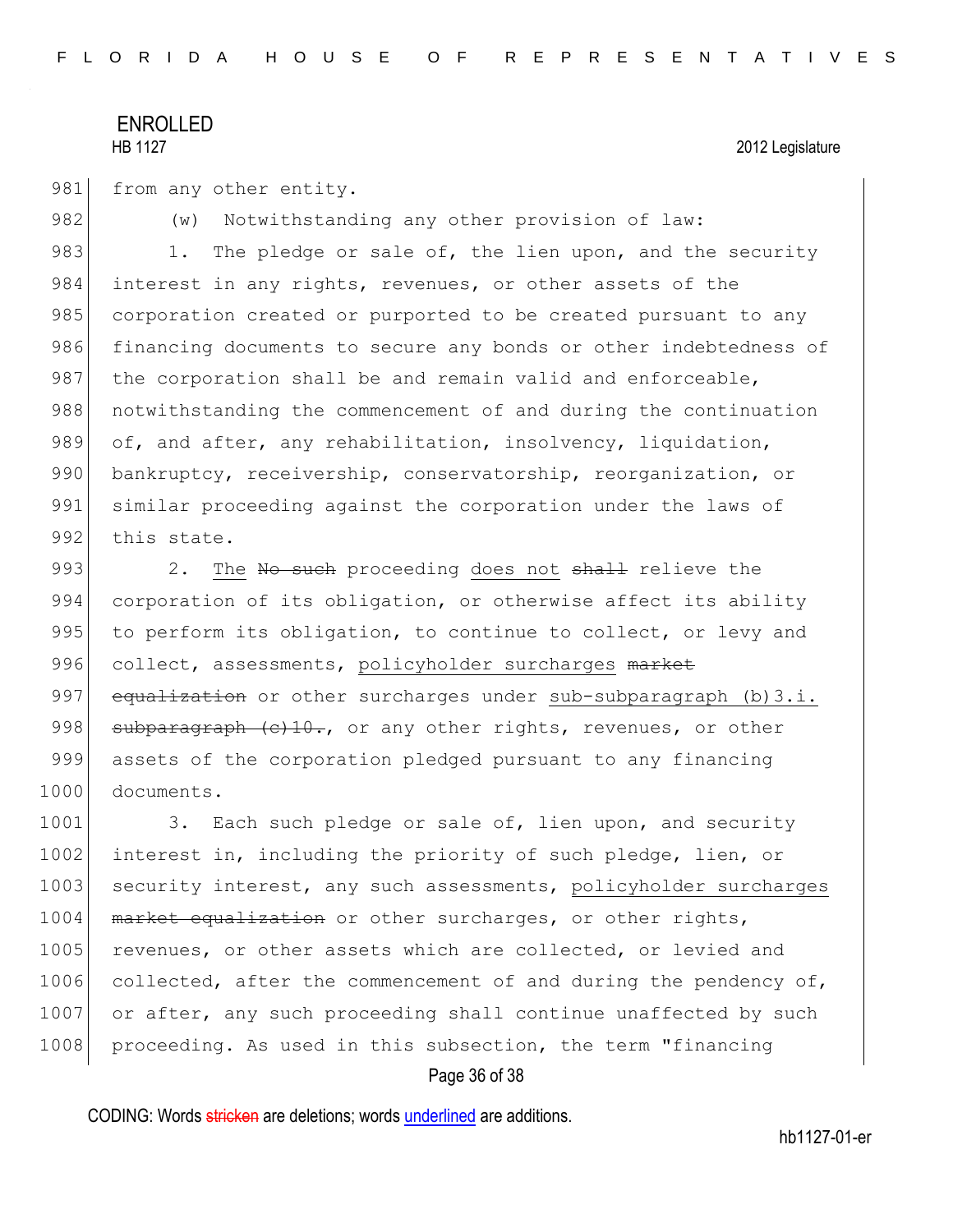1009 documents" means any agreement or agreements, instrument or 1010 instruments, or other document or documents now existing or 1011 hereafter created evidencing any bonds or other indebtedness of 1012 the corporation or pursuant to which any such bonds or other 1013 indebtedness has been or may be issued and pursuant to which any 1014 rights, revenues, or other assets of the corporation are pledged 1015 or sold to secure the repayment of such bonds or indebtedness, 1016 together with the payment of interest on such bonds or such 1017 indebtedness, or the payment of any other obligation or 1018 financial product, as defined in the plan of operation of the 1019 corporation related to such bonds or indebtedness.

1020 4. Any such pledge or sale of assessments, revenues, 1021 contract rights, or other rights or assets of the corporation 1022 shall constitute a lien and security interest, or sale, as the 1023 case may be, that is immediately effective and attaches to such 1024 assessments, revenues, or contract rights or other rights or 1025 assets, whether or not imposed or collected at the time the 1026 pledge or sale is made. Any such pledge or sale is effective, 1027 valid, binding, and enforceable against the corporation or other 1028 entity making such pledge or sale, and valid and binding against 1029 and superior to any competing claims or obligations owed to any 1030 other person or entity, including policyholders in this state, 1031 asserting rights in any such assessments, revenues, or contract 1032 rights or other rights or assets to the extent set forth in and 1033 in accordance with the terms of the pledge or sale contained in 1034 the applicable financing documents, whether or not any such 1035 person or entity has notice of such pledge or sale and without 1036 the need for any physical delivery, recordation, filing, or

### Page 37 of 38

CODING: Words stricken are deletions; words underlined are additions.